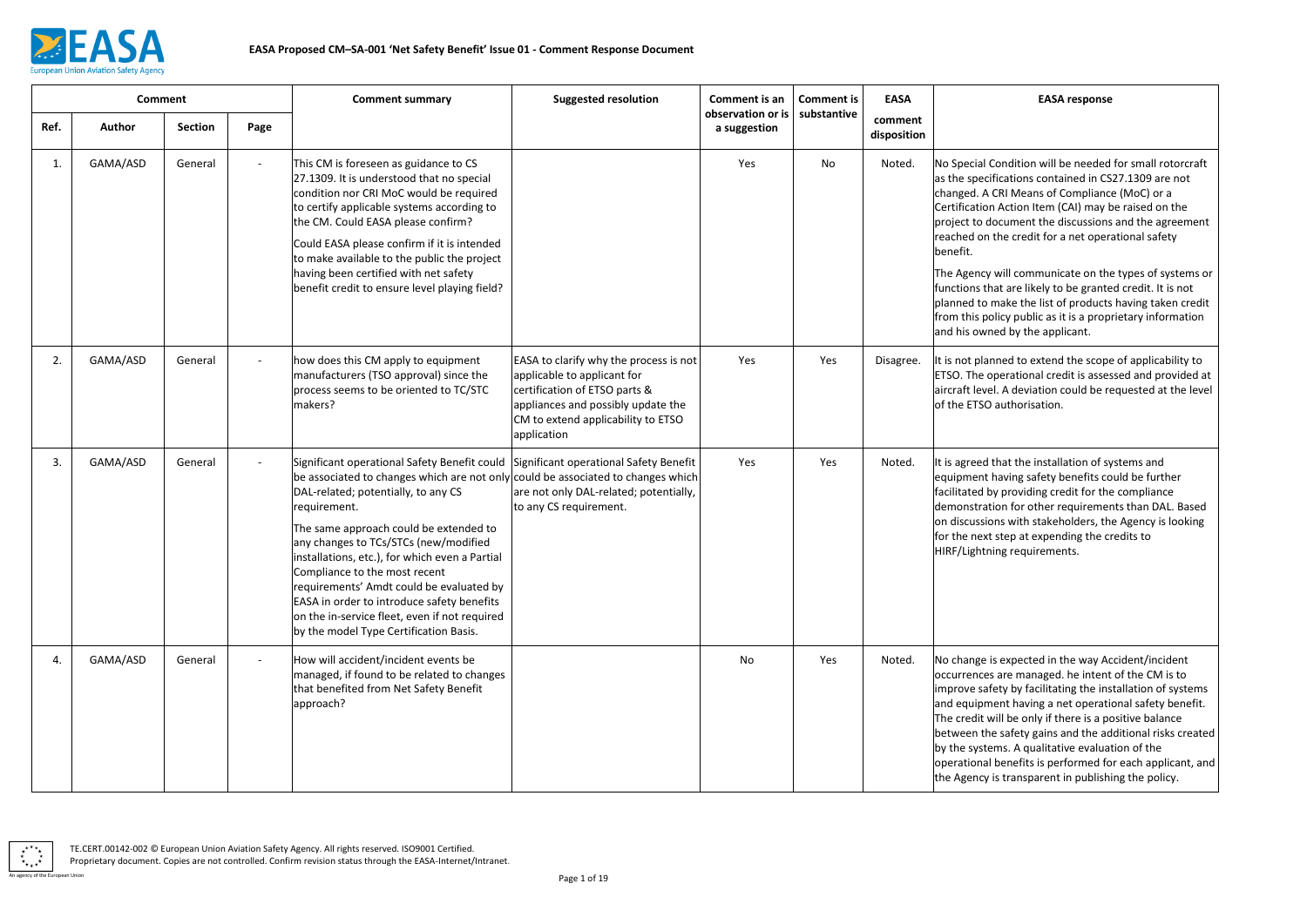

y cannot introduce Safety continuum though a on Memo. It was therefore decided to initiate a g task. The tasks RMT.0712 is ongoing and one ectives is to introduce proportionality (safety I) in the safety objective for small rotorcraft. val will be equivalent to the FAA PS-ASW-27-

ORSEE policy is not recognised by EASA as we e the same system based on field approval in addition, the NORSEE policy is limited in scope not cover for autopilot for instance.

ion for HIRF and Lightning will be integrated in of this Certification Memo. This is part of the proach.

Idresses the DAL allocation at aircraft/systemlo not intent to enter in the details of e demonstration performed at item level such PS-AIR-23-09 - System Level Verification.

uction of the net operational safety concept is agh a phased approach. The scope will be d for the future update of the CM. The intent issue of the policy is to address specific r the lower end aircraft for which the cost of e is high compared to the other costs. This is a limiting factor which prevent the installation and equipment having safety benefits. This is no more valid for CS29 and CS25 products.

Ice was modified accordingly.

Ice was modified accordingly.

| 5. | GAMA/ASD | Introductio<br>n                                      | $\mathbf{3}$ | Reference to FAA NORSEE policy is<br>insufficient to fully leverage the benefits<br>into EASA Net Safety Benefit concept as it<br>does not fully capture FAA Safety<br>Continuum concept.                                                                                                                                                                                                                                                                                                                                                                                                                                                                                                                                             | Greater acknowledgement of the<br><b>FAA Safety Continuum and attendant</b><br>policies (e.g. FAA policy: PS-ASW-27-<br>15 Safety Continuum for part-27<br>normal category rotorcraft systems<br>and equipment, PS-AIR-23-09 -<br>System Level Verification and FAA<br>Policy PS-ACE-23-10 - HIRF &<br>Lightning,) that align with the EASA<br>proposal and concept of Net Safety<br>Benefit.<br>Further, the NSB approach and FAA<br>NORSEE or broader safety continuum<br>should be harmonized to reduce any<br>future certification issues and<br>maximize bilateral reciprocity. | Yes | Yes | Agreed.         | The Agency<br>Certificatio<br>Rulemaking<br>of the obje<br>continuum<br>This approv<br>15.<br>The FAA NO<br>do not have<br>Europe. In<br>and could r<br>Considerati<br>the update<br>phased app<br>This CM ad<br>level and d<br>compliance<br>as the FAA |
|----|----------|-------------------------------------------------------|--------------|---------------------------------------------------------------------------------------------------------------------------------------------------------------------------------------------------------------------------------------------------------------------------------------------------------------------------------------------------------------------------------------------------------------------------------------------------------------------------------------------------------------------------------------------------------------------------------------------------------------------------------------------------------------------------------------------------------------------------------------|--------------------------------------------------------------------------------------------------------------------------------------------------------------------------------------------------------------------------------------------------------------------------------------------------------------------------------------------------------------------------------------------------------------------------------------------------------------------------------------------------------------------------------------------------------------------------------------|-----|-----|-----------------|----------------------------------------------------------------------------------------------------------------------------------------------------------------------------------------------------------------------------------------------------------|
| 6. | GAMA/ASD | Roadmap<br>(and other<br>sections)                    | 5            | Why should the Net Safety Benefit<br>approach be limited to small rotorcraft (CS-<br>27) and not certified as Cat? A? The<br>described Process is directly driven by EASA demonstration of compliance to<br>(no autonomy / privileges to OEM), so why<br>not including CS-29 and Cat. A rotorcraft as<br>well?<br>e.g. page 5: "A review of the rotorcraft<br>accidents in Europe over the last 10 years<br>shows that most accidents occur with small<br>rotorcraft.": this is true, and it is the main<br>reason to apply Net Safety Benefit for CS-<br>27. But each CS-29 incident / accident could<br>lead to higher number of injured/casualties,<br>so the same approach should be considered<br>for CS-29 helicopters as well. | e.g. pag.3: "The purpose of this<br>Certification Memorandum (CM) is to<br>provide an approach to the<br>certain CS-23-and, CS-27 and CS-29<br>specifications []"                                                                                                                                                                                                                                                                                                                                                                                                                    | Yes | Yes | <b>Disagree</b> | The introdu<br>done throu<br>rediscussed<br>of this first<br>concern for<br>compliance<br>becoming a<br>of systems<br>argument i                                                                                                                         |
| 7. | GAMA/ASD | Problem<br>Statement,<br>1st<br>paragraph             | 5            | It is recognised however, that safety<br>enhancing equipment is jeopardised by the,<br>often                                                                                                                                                                                                                                                                                                                                                                                                                                                                                                                                                                                                                                          | Add "installation of" as follows:<br>It is recognised however, that<br>installation of safety enhancing<br>equipment is jeopardised by the,<br>often                                                                                                                                                                                                                                                                                                                                                                                                                                 | Yes |     | Agreed.         | The senten                                                                                                                                                                                                                                               |
| 8. | GAMA/ASD | Problem<br>Statement,<br>2 <sup>nd</sup><br>paragraph | 5            | "current demonstration of compliance to CS current demonstration of compliance<br>23.1309, CS 25.2510 and CS 27.1309,"                                                                                                                                                                                                                                                                                                                                                                                                                                                                                                                                                                                                                | to CS 23.1309, CS 23.2510 and CS<br>27.1309,                                                                                                                                                                                                                                                                                                                                                                                                                                                                                                                                         |     |     | Agreed.         | The senten                                                                                                                                                                                                                                               |

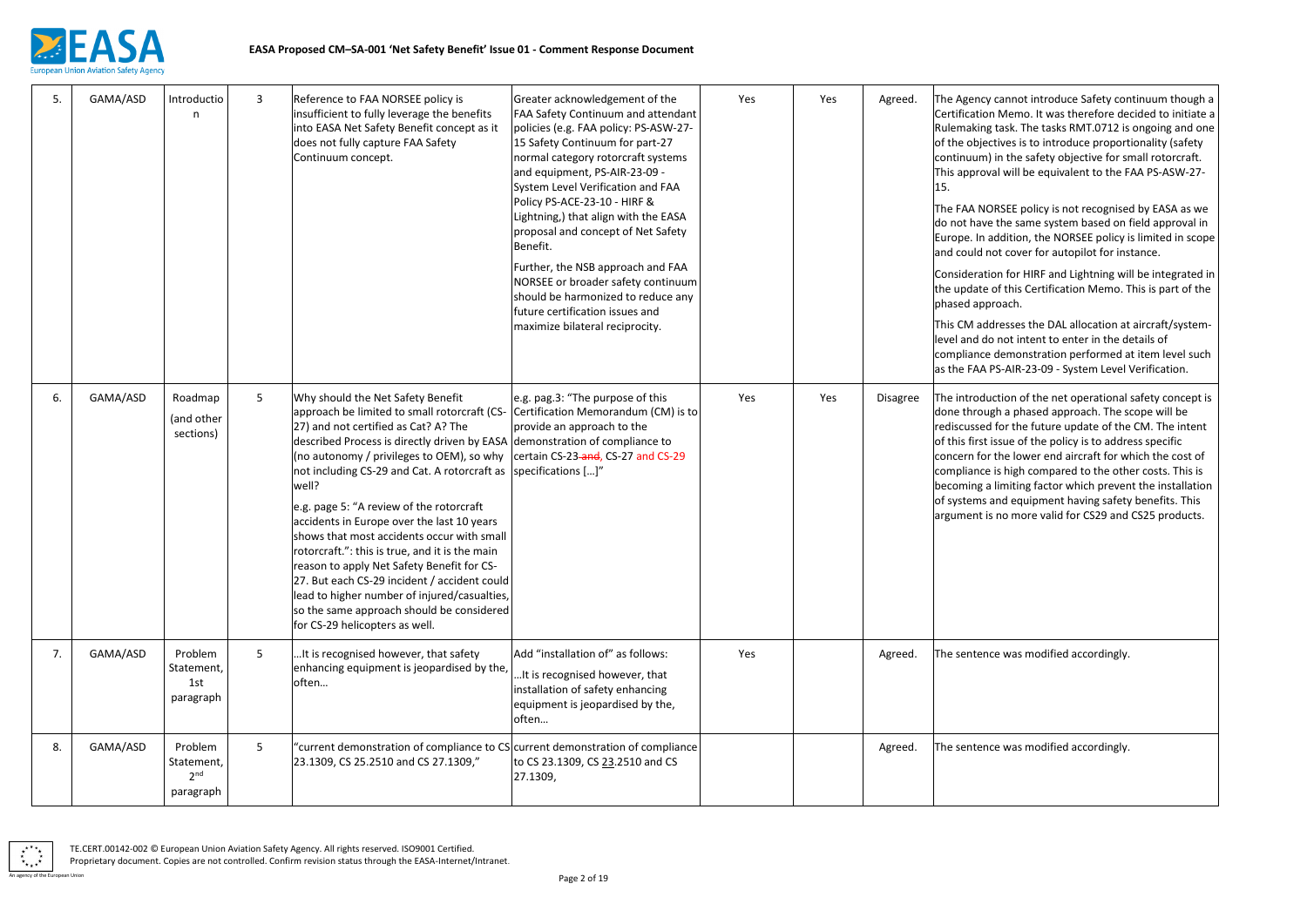

cy is working to extend the scope to cover HIRF ing in the new revision of the CM. The is partially agreed because the extension is t not in this version of the CM.

sion of the scope to HIRF & LTE environmental ents is planned to be considered in the next ie CM. The introduction of the NSB concept is a phased approach.

ided to focus on the risk to be addressed f on the equipment themselves. The Agency is annually the main risk for the different types and operation and published in the ASR or safety risk portfolio. This reference enables the  $|$ future-proof" and reduce the need to update jular basis while focussing on the most relevant ies.

| 9.  | GAMA/ASD | Problem<br>Statement    | 5 | The Agency's intent to extend the Net<br>Safety Benefit policy in future to 27.1316<br>and 27.1317 is declared in the "Problem<br>Statement Section". It is recognized that<br>the HCL (HIRF Certification Levels) and the<br>LCL (Lightning Certification Level) -as<br>defined in NPA for AMC20-158 and AMC20-<br>136- have peculiarities making them to be<br>possibly different from DAL, and it<br>recognised at the same time that HCL/LCL<br>have the same potential as DAL to be part<br>of this new process, in favour of a net safety<br>improvement. An example is provided by<br>Induced Lightning protection of Level B and<br>C equipment which costs (development and<br>certification) appear sometimes unjustified<br>against the effectively low rate of lightning<br>strikes affecting helicopters flying both in<br>VFR and IFR. Based on this, and on the<br>currently proposed approach which in any<br>case is binding it to specific project<br>discussions and approval by the Agency, it is<br>proposed to extend the scope to HCL and<br>IEL together with DAL since this first<br>revision, and possibly use future revision to<br>further expand the approach or provide | All along the document replace<br>"DAL" with "DAL, HCL and LCL"<br>Introduce definitions of HCL and LCL<br>consistently with NPA 2020-09 for<br>AMC-20                                                                                                                    | No  | Yes | Partially<br>agreed | The Agenc<br>and lightni<br>comment i<br>agreed but                                                                                                          |
|-----|----------|-------------------------|---|-------------------------------------------------------------------------------------------------------------------------------------------------------------------------------------------------------------------------------------------------------------------------------------------------------------------------------------------------------------------------------------------------------------------------------------------------------------------------------------------------------------------------------------------------------------------------------------------------------------------------------------------------------------------------------------------------------------------------------------------------------------------------------------------------------------------------------------------------------------------------------------------------------------------------------------------------------------------------------------------------------------------------------------------------------------------------------------------------------------------------------------------------------------------------------------------------------|---------------------------------------------------------------------------------------------------------------------------------------------------------------------------------------------------------------------------------------------------------------------------|-----|-----|---------------------|--------------------------------------------------------------------------------------------------------------------------------------------------------------|
| 10. | GAMA/ASD | Problem<br>Statement    | 6 | examples<br>The other than HIRF & LTE environmental<br>requirements may need to be adapted as<br>well (vibration, thermal)<br>Cumulative effect between the level of DAL<br>reduction and HIRF & LTE levels reduction<br>will need to be clearly addressed by the<br>forthcoming EASA policy                                                                                                                                                                                                                                                                                                                                                                                                                                                                                                                                                                                                                                                                                                                                                                                                                                                                                                          | <b>EASA to extend the forthcoming</b><br>steps on HIRF& LTE to other<br>environmental requirements, as<br>applicable.<br>EASA to integrate the process for<br>HIRF & LTE alleviation in the<br>certification memo and ensure<br>coordination of the approach with<br>FAA. | Yes | Yes | Noted.              | The extens<br>requireme<br>issue of the<br>following a                                                                                                       |
| 11. | GAMA/ASD | Conditions<br>and Scope | 6 | Conditions are detailed but is there a<br>preliminary list of items?<br>A list of acceptable candidates with the<br>associated foreseen acceptable target DAL<br>level would be most helpful to better<br>understand the objective of this CM and<br>ensure level playing field                                                                                                                                                                                                                                                                                                                                                                                                                                                                                                                                                                                                                                                                                                                                                                                                                                                                                                                       | EASA to propose an annex to the CM<br>to provide a list of candidate items<br>acceptable for the Net Safety Benefit<br>policy.                                                                                                                                            | Yes | No  | Noted.              | It was deci<br>instead of<br>reviewing<br>of aircraft<br>EPAS, the s<br>CM to be 'i<br>it on a regu<br>safety issu<br>The Agenc<br>functions t<br>planned to |



cy will communicate on the types of systems or that are likely to be granted credit. It is not planned to make the list of products having taken credit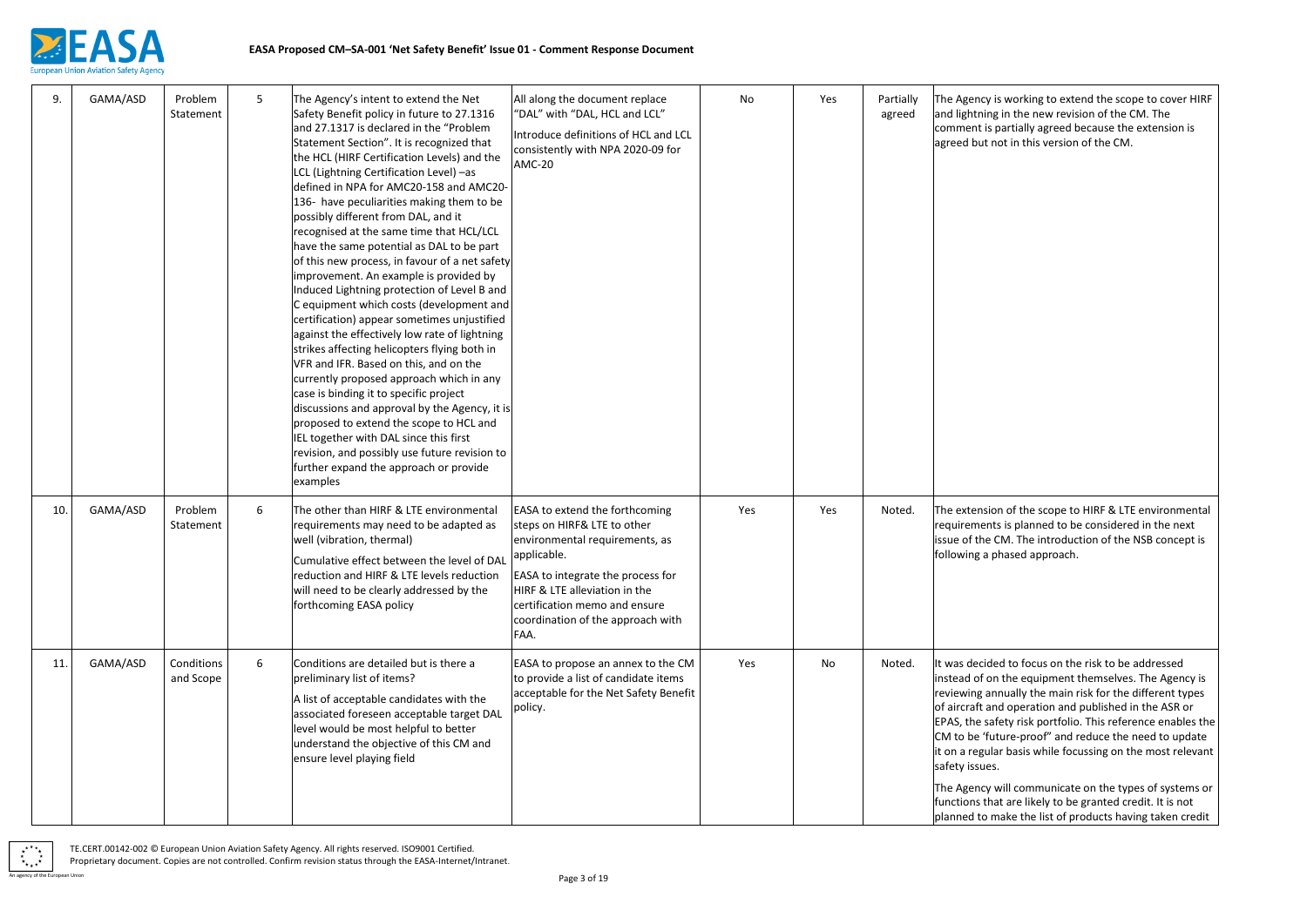

olicy public as it is a proprietary information med by the applicant.

Ice was modified. In addition, the word d' was added to exclude potential equivalent hat are not recognised by EASA.

Ice was modified accordingly.

ication Memo is not intended to cover for a operational change such as enabling IFR on a previously VFR certified helicopter.

that changes to the AMC to CS 27.1309 will estriction such as changes from VFR to IFR.

Ice before give an indication of the standard Guidance on how to perform an FHA is provided in EUROCAE ED-135/SAE ARP4761." The term rocess refers to the ARP4761.

ant will be given the opportunity to provide ation needed but will not be involved in the  $i$ cision process by which the Agency/Board will e final decision. EASA agrees that icy and involvement in the process could be for the success of the process. The discussion d as any other certification discussion with some iterations and clarifications.

|     |          |                                                |         |                                                                                                                                                                                                                                                                                                             |                                                                                                                                                                                                                                                                                                                                                                                                                                                                                                                              |     |    |                      | from this p<br>and his ow                                                                                             |
|-----|----------|------------------------------------------------|---------|-------------------------------------------------------------------------------------------------------------------------------------------------------------------------------------------------------------------------------------------------------------------------------------------------------------|------------------------------------------------------------------------------------------------------------------------------------------------------------------------------------------------------------------------------------------------------------------------------------------------------------------------------------------------------------------------------------------------------------------------------------------------------------------------------------------------------------------------------|-----|----|----------------------|-----------------------------------------------------------------------------------------------------------------------|
| 12. | GAMA/ASD | Conditions<br>and Scope                        | 6       | Conditions and Scope mention CS, JAR and<br>FAR standards, but other equivalent<br>standards (e.g. TCCA AWM) are missing.                                                                                                                                                                                   | Add statement as follows:<br>The proposed change is installed on<br>single engine aeroplanes or a small<br>rotorcraft that have the following<br>Certification Basis (or equivalent<br>standards):                                                                                                                                                                                                                                                                                                                           | Yes |    | Agreed.              | The senten<br>'recognisec<br>standard th                                                                              |
| 13. | GAMA/ASD | Conditions<br>and Scope                        | 6       | This scope should be explicit in stating that<br>the proposed change is specifically about<br>the addition of "safety enhancing systems<br>and equipment" as mentioned in the<br>Introduction and EASA certification Policy<br>sections.                                                                    | Add "-The proposed change is only<br>regarding the installation of safety<br>enhancing systems and equipment".                                                                                                                                                                                                                                                                                                                                                                                                               |     |    | Agreed.              | The senten                                                                                                            |
| 14. | GAMA/ASD | Conditions<br>and Scope,<br>3rd bullet         | 6       | Why limit the policy to not include changes<br>from VFR to IFR. IIMC is a main driver to<br>accidents in small rotorcraft, so IFR<br>capability would be beneficial. It is<br>assumed that changes to the AMC to CS<br>27.1309 will not have this restriction.                                              | Suggest that this limitation be<br>removed.                                                                                                                                                                                                                                                                                                                                                                                                                                                                                  | Yes |    | Disagreed.           | This Certifio<br>significant<br>operations<br>It is correct<br>not have re                                            |
| 15. | GAMA/ASD | The Net<br>Safety<br>Benefit<br>Process        | 6       | It is unclear what process is "the standard<br>process." This use is the first appearance of<br>the term with no context. Is this the System<br>Safety process? This term is too ambiguous<br>and should be replaced with more specific<br>terminology or context.                                          | Replace or provide context to the<br>term "the standard process".                                                                                                                                                                                                                                                                                                                                                                                                                                                            |     |    | Disagreed.           | The senten<br>process: "G<br>provided in<br>standard pi                                                               |
| 16. | GAMA/ASD | The Net<br>Safety<br><b>Benefit</b><br>Process | $6 - 7$ | The Net Safety Benefit Process description<br>is mainly focused on EASA side: "The<br>Agency performs []", "The Agency<br>assesses []".<br>As per the CM, the Applicant will only<br>receive the final documentation on the<br>already taken decision and justification:<br>"[] shared with the applicant". | The Applicant should be directly<br>involved through the entire process<br>by which EASA will evaluate the<br>Application on a case by case basis:<br>e.g. potentially providing additional<br>information and/or explaining<br>technical details, or asking for<br>clarifications etc.<br>Higher transparency and involvement<br>in the process could be beneficial for<br>the success of the process itself, and<br>therefore for the overall safety<br>benefits that will be<br>available/implemented on the EU<br>fleet. | Yes | No | Partially<br>agreed. | The Applica<br>any explana<br>internal de<br>come to the<br>transparen<br>beneficial f<br>is organised<br>potentially |

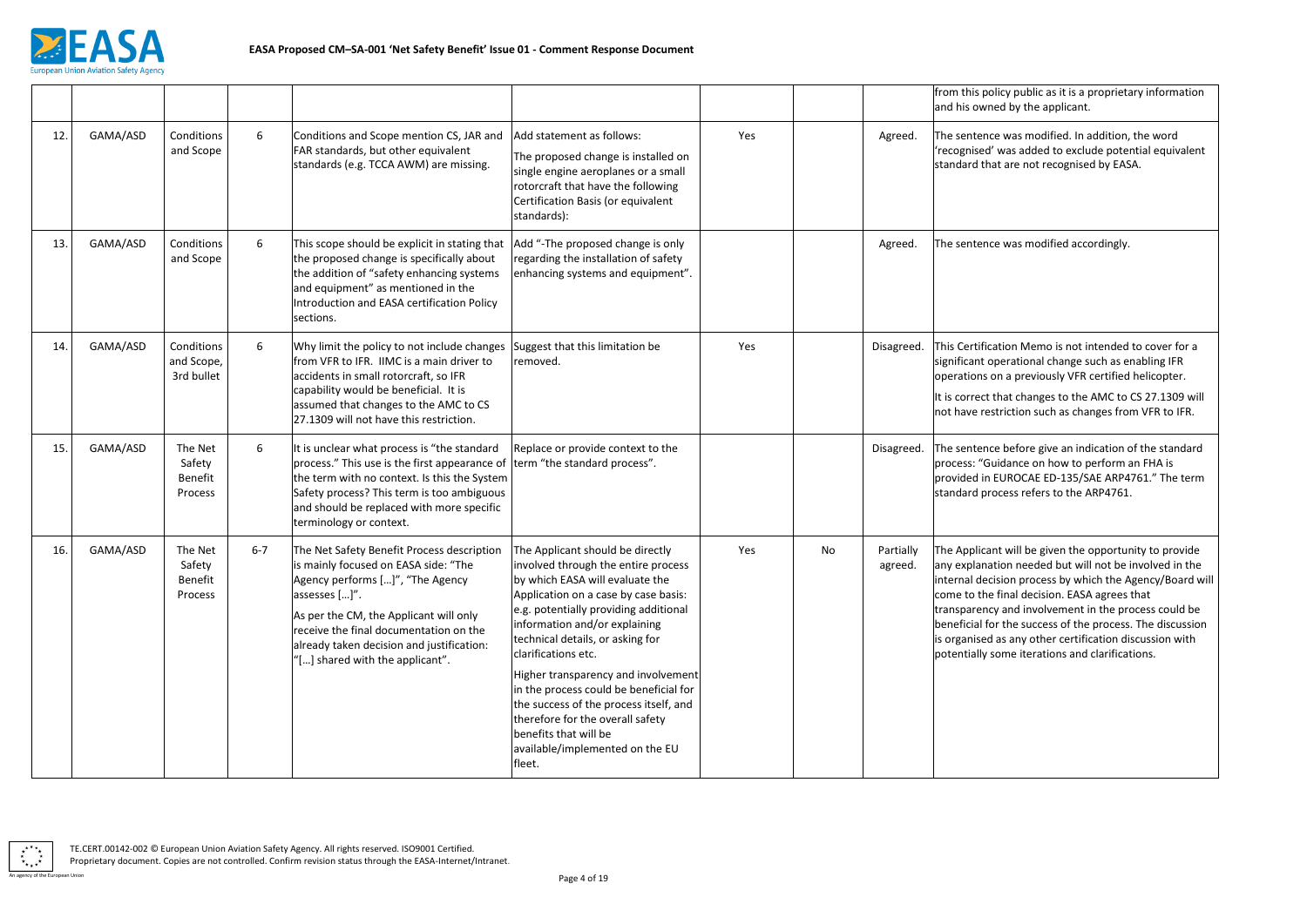

ant previous certification experience and the rmance are criteria used to define the Agency olvement in the certification activities of the inge. This CM does not cover or change this e evaluation of the Safety impact on the entire fleet could be based on the evaluation on one raft.

ion of the members of the governance Board y part of the CM and was removed as it is an nal information. The Board will be composed imum of the Project Certification Manager he project, the relevant system experts the project (e.g avionic, flight, ...), the senior ert, Chief Expert - Avionics & Electrical nd the section manager and head of nt of the product. Expertise from pilot, flight eer or operational OSD experts will be included uation.

plications of the CM may receive an scrutiny.

irst approvals and when the Agency would confidence in the process, the size of the Id be reduced.

the fleet is not playing a critical role in the of the operational credit. It was therefore delete it.

Important element in Step 1 is a substantiated n for the operational safety benefit that the change would offer. The CM was written in such to enable to application of the policy to a wide systems and equipment. It is therefore not define criteria.

the fleet is not playing a critical role in the of the operational credit. It was therefore delete it. It is agreed that the operational efit is the primary driver to the tation of safety enhancing equipment.

| 17. | GAMA/ASD | The Net<br>Safety<br><b>Benefit</b><br>Process | $6 - 7$ | The Net Safety Benefit Process description<br>does not clarify how the previous<br>experience and track record of the<br>Applicant will be taken into account by<br>EASA.                                        | The Net Safety Benefit Process<br>description should expressly indicate<br>the how EASA would consider:<br>- Applicant previous certification<br>experience.<br>periodic evaluation of DOA<br>Performances of the Applicant.<br>the evaluation of the potential<br>Safety impact on the entire in-service | Yes | No  | Disagree. | The applica<br>DOA perfo<br>level of inv<br>related cha<br>aspect. The<br>in-service f<br>single aircr                                                                                                                                                  |
|-----|----------|------------------------------------------------|---------|------------------------------------------------------------------------------------------------------------------------------------------------------------------------------------------------------------------|-----------------------------------------------------------------------------------------------------------------------------------------------------------------------------------------------------------------------------------------------------------------------------------------------------------|-----|-----|-----------|---------------------------------------------------------------------------------------------------------------------------------------------------------------------------------------------------------------------------------------------------------|
| 18. | GAMA/ASD | The Net<br>Safety<br>Benefit<br>Process        | 6       | It is unclear as to the makeup of the<br>"board" that will perform the assessment.<br>Are the members of the "board" from a<br>single or multiple discipline(s) / panel(s)?                                      | fleet (fleet size).<br>Clarify the makeup of the board that<br>will assess the applicants proposal.                                                                                                                                                                                                       |     |     | Disagree. | The definit<br>was initiall<br><b>EASA</b> inter<br>at the mini<br>(PCM) of th<br>involved in<br>safety expe<br>Systems ar<br>departmen<br>test engine<br>in the eval<br>The first ap<br>additional<br>After the fi<br>have gain o<br><b>Board coul</b> |
| 19. | GAMA/ASD | step 1                                         | 6       | EASA requests indication of the size of the<br>fleet needs to be provided<br>Is there a bonus for a modification applied<br>to a large fleet of aircraft and not restricted<br>to a small amount of helicopters? |                                                                                                                                                                                                                                                                                                           | Yes | No  | Noted.    | The size of<br>evaluation<br>decided to                                                                                                                                                                                                                 |
| 20. | GAMA/ASD | Step 1                                         | 6       | What are the main criteria to present and<br>how does the process provide an objective<br>assessment?                                                                                                            | EASA to further elaborate on the<br>main criteria expected to be<br>presented by the applicant                                                                                                                                                                                                            | Yes | Yes | Disagree. | The most i<br>justification<br>proposed c<br>a way as to<br>range of s<br>possible to                                                                                                                                                                   |
| 21. | GAMA/ASD | Step 1,<br>first bullet                        | 6       | The "size of the fleet" is mentioned but this Describe how "size of the fleet'<br>is not a limitation of scope or determining<br>factor mentioned elsewhere. The<br>operational safety benefit should be the     | associates to the determination<br>process.<br>Remove fleet size as a criteria.                                                                                                                                                                                                                           |     |     | Agreed.   | The size of<br>evaluation<br>decided to<br>safety ben<br>implement                                                                                                                                                                                      |

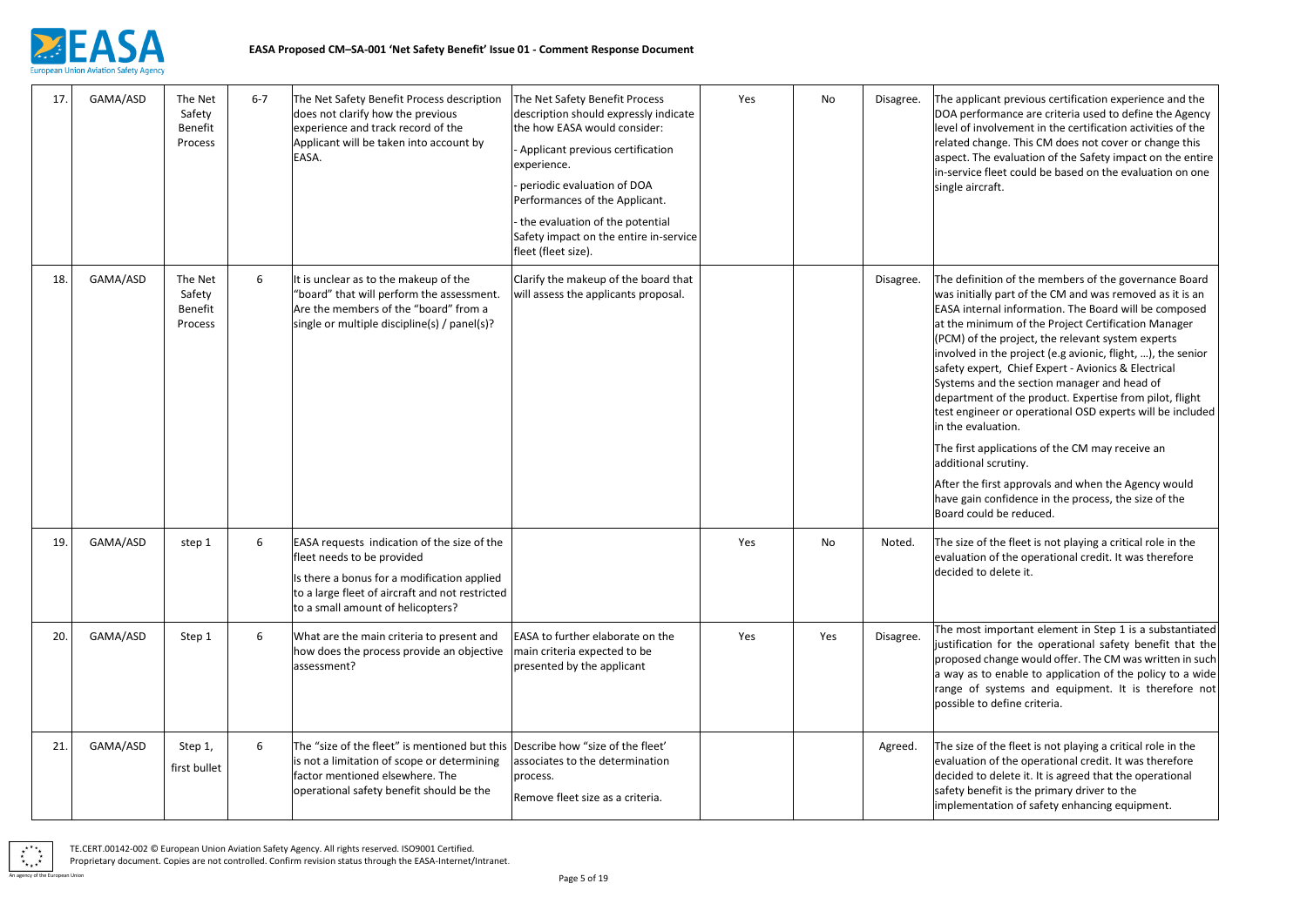

ke of simplicity, the CM does not refer to IDAL at use the generic term DAL. The architecture n for the DAL allocation remains unchanged in xt of the specific change. Depending on the ther a direct allocation of the DAL based on ndition classification can be done or an aking into account architectural considerations P4754A).

uction of the net operational safety concept is igh a phased approach. The scope will be d for the future update of the CM. The intent issue of the policy is to address specific the lower end aircraft for which the cost of is high compared to the other costs. This is limiting factor which prevent the installation and equipment having safety benefits. For ses, the applicant can contact the Agency.

ion of criteria and guidelines for the Agency t could be beneficial but would reduce the nd ultimately limit the applicability of the NSB fter the application of the CM on several will review the approval to see if generic Ild be identified and provided to the is.

eration of the operational safety benefit is the nt introduced by this Certification Memo. A equipment could contribute to reducing an risk as described in the EASA, EPAS or ASR. le, a stabilisation system, reduce the risk of trol in flight. A traffic awareness system e risk of collisions. During the certification, the  $\vert$ an engage with the agency to assess if one or function could be a potential candidate. plished by the International Helicopter Safety (IHSF) can be used as guidance.

|     |          |                        |                 | primary driver to the implementation of<br>safety enhancing equipment.                                                                                                                                                                                                                                                                                                                                                                                                                                  |                                                                                         |     |     |                        |                                                                                                                                                               |
|-----|----------|------------------------|-----------------|---------------------------------------------------------------------------------------------------------------------------------------------------------------------------------------------------------------------------------------------------------------------------------------------------------------------------------------------------------------------------------------------------------------------------------------------------------------------------------------------------------|-----------------------------------------------------------------------------------------|-----|-----|------------------------|---------------------------------------------------------------------------------------------------------------------------------------------------------------|
| 22. | GAMA/ASD | Step 1,<br><b>Note</b> | 6               | The note states: "This standard process<br>should be followed until the allocation of<br>the DAL."<br>Per ARP4754A, the DAL assignment<br>generally comes from the PSSA process<br>which follows the FHA. However, a direct<br>DAL assignment can be made based on<br>failure condition classification in the FHA. Is<br>this sentence actually implying a direct<br>assignment of DAL based on failure<br>condition classification without the<br>consideration of architecture for DAL<br>assignment? | Clarify if architectural credit is being<br>taken for the DAL allocation?               |     |     |                        | For the sak<br>or FDAL bu<br>being taker<br>the contex<br>project, eit<br>failure cor<br>allocation t<br>(as per ARI                                          |
| 23. | GAMA/ASD | Step 2                 | $\overline{7}$  | This comment is on the Step 2 of the Net<br>Safety benefit as EASA requested to obtain<br>Industry feedback on these aspects:<br>Why is the policy in step 2 indicated to only<br>cover the CS 27.1309 application and do not<br>extend to CS 29.1309 as initially announced<br>by EASA in 2019?<br>Possible candidate identified was the<br>retrofit of HTAWS on transport category<br>rotorcraft.                                                                                                     | Step 2 of the Net Safety Benefit<br>should consider applicability to CS 29<br>aircraft. | Yes | Yes | Disagree.              | The introdu<br>done throu<br>rediscussed<br>of this first<br>concern for<br>compliance<br>becoming a<br>of systems<br>specific cas                            |
| 24. | GAMA/ASD | Step 2-4               | $7\overline{ }$ | The guidelines for the Agency Assessment<br>are not stated. It would be to the Agency's<br>and the all applicants benefit to be able to<br>consistently apply this CM, if criteria for the<br>Agency's assessment were identified.                                                                                                                                                                                                                                                                      | Clarify the criteria for the Agency's<br>assessment.                                    |     |     | Partially<br>accepted. | The definiti<br>Assessment<br>flexibility ar<br>concept. Af<br>project, we<br>criteria cou<br>application                                                     |
| 25. | GAMA/ASD | Step 3                 | $\overline{7}$  | What is the definition of the operational<br>safety benefit? More details will be<br>appreciated to better assess potential<br>candidates                                                                                                                                                                                                                                                                                                                                                               |                                                                                         | Yes | No  | Partially<br>accepted. | The conside<br>new eleme<br>system or e<br>operational<br>For exampl<br>loss of cont<br>reduces the<br>Applicant c<br>equipment<br>The list pub<br>Foundation |

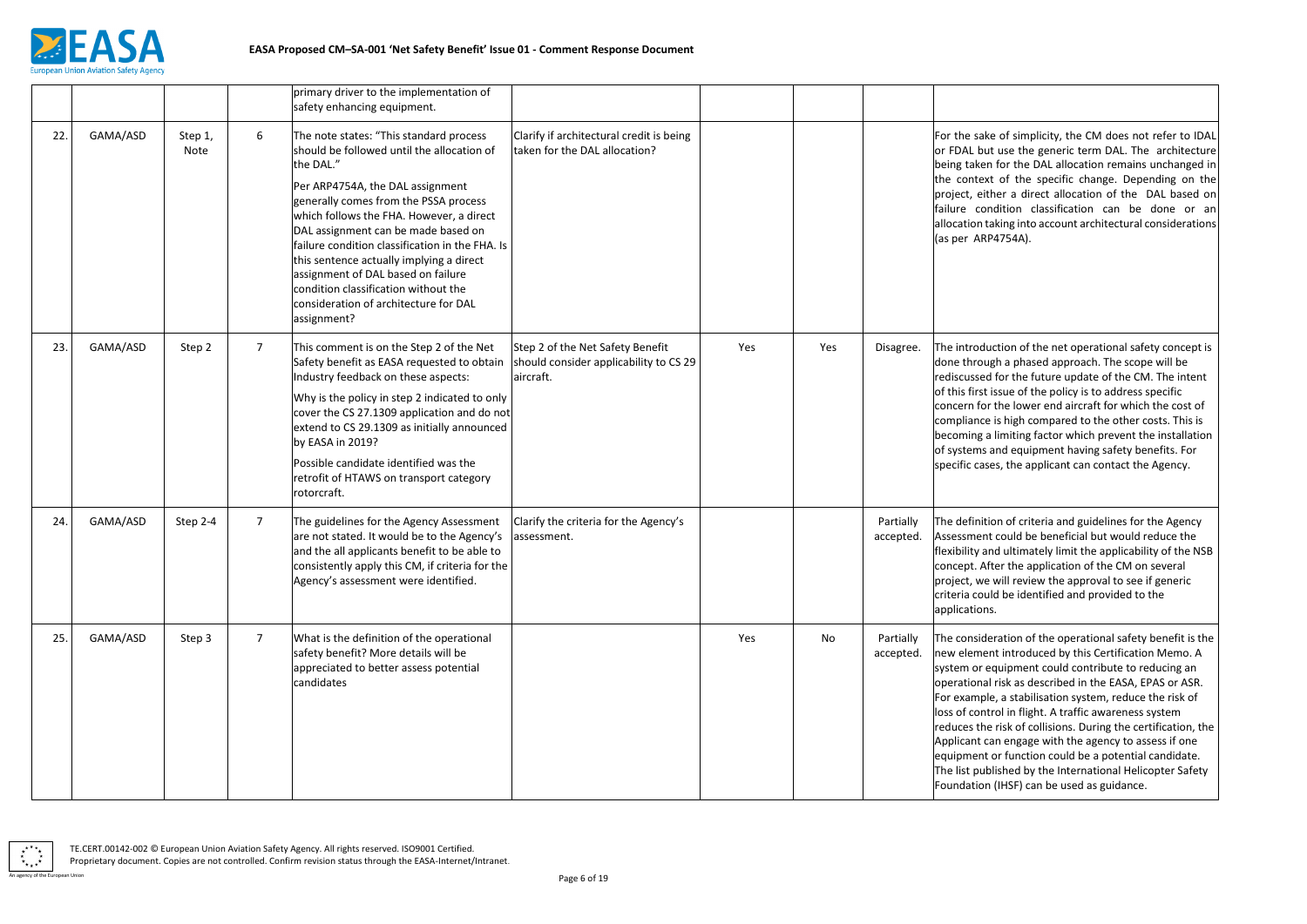

tion of criteria and guidelines for the Agency at would reduce the flexibility and ultimately pplicability of the NSB concept. After the of the CM on several project, we will review val to see if generic criteria could be identified ded to the applications.

rotorcraft, this CM does not consider the future $\vert$ CS27.1309 that will be introduced through 1712. It is assumed that the objectives for hic is still DAL A. The note stating that "It is that the Agency will not accept DAL D for hic failure conditions" is not relevant.

I aeroplane class 1. The current safety for a CAT FC is DAL C. It will not be acceptable edit on the NSB policy to develop this nction in DAL D.

tion of the members of the Board is an EASA formation and was not included in the CM. For on, the Board will be composed at the of the Project Certification Manager (PCM) of t, the relevant system experts involved in the .g avionic, flight, ...), the senior system safety e Chief Expert - Avionics & Electrical Systems ction manager of the product. Expertise from test engineer or operational OSD experts will ed in the evaluation as well. The first ns of the CM may receive an additional

irst approvals and when the Agency would confidence in the process, the size of the be reduced.

on Memorandum describe typically a process amples are provided.

tance of the policy with bilateral partners is not described in a Certification Memo. The the application of this CM on the validation will each authority with which EASA has a

| 26. | GAMA/ASD | Step 3 | $\overline{7}$  | For the qualitative assessment, what are<br>the criteria taken into account?                                                                                                                                                                                                                                                                                                                                                                                                                                                                                                                                                                                                                                               | EASA to further elaborate on the<br>criteria for the qualitative<br>assessment                                                                                                                                                                                 | Yes | Yes | Partially<br>accepted | The definit<br>Assessmen<br>limit the ap<br>applicatior<br>the approv<br>and provid                                                                                                                                               |
|-----|----------|--------|-----------------|----------------------------------------------------------------------------------------------------------------------------------------------------------------------------------------------------------------------------------------------------------------------------------------------------------------------------------------------------------------------------------------------------------------------------------------------------------------------------------------------------------------------------------------------------------------------------------------------------------------------------------------------------------------------------------------------------------------------------|----------------------------------------------------------------------------------------------------------------------------------------------------------------------------------------------------------------------------------------------------------------|-----|-----|-----------------------|-----------------------------------------------------------------------------------------------------------------------------------------------------------------------------------------------------------------------------------|
| 27. | GAMA/ASD | Step 4 | $\overline{7}$  | In the sentence: "It is reminded that the<br>Agency will not accept DAL D for<br>catastrophic failure conditions. When DAL D<br>is expected to mitigate hazardous failure<br>conditions, additional conditions and<br>limitations might be needed." it implicit<br>that we are talking at system level<br>decomposition (only one decomposition<br>allowed) for this mentioned cases or are<br>these potential cases the result of the<br>future application of the proportionality<br>(also know as safety continuum on FAA<br>side)? Please clarify<br>It will be helpful to indicate if there is any<br>limitation in the application of the policy for<br>CAT and HAZ failure conditions in a more<br>explicit manner. | EASA to clarify the scenario possibly<br>leading to consider a DAL D for CAT.<br>EASA to specify limitation in the<br>application of the net safety benefit<br>policy based on the severity of the<br>failure conditions the change is<br>involved in, if any. | Yes | No  | Noted.                | For small r<br>changes to<br>the RMT.0<br>catastroph<br>reminded t<br>catastroph<br>For a small<br>objectives<br>to take cre<br>system/fur                                                                                        |
| 28. | GAMA/ASD | Step 4 | $\overline{7}$  | The composition of the board mentioned in EASA to provide more details on the<br>the CM is not indicated. Could EASA provide board composition and lead time for<br>more details on this board and the<br>expected lead time for the decision to be<br>taken.                                                                                                                                                                                                                                                                                                                                                                                                                                                              | decision.                                                                                                                                                                                                                                                      | Yes | No  | Disagree.             | The definit<br>internal inf<br>informatio<br>minimum o<br>the project<br>project (e.<br>expert, the<br>and the set<br>pilot, flight<br>be include<br>applicatior<br>scrutiny.<br>After the fi<br>have gain o<br><b>Board will</b> |
| 29. | GAMA/ASD | Step 4 | $\overline{7}$  | A real example could benefit to the<br>document, especially for the notion related<br>to credit.                                                                                                                                                                                                                                                                                                                                                                                                                                                                                                                                                                                                                           | EASA to provide an example to<br>illustrate Step 4.                                                                                                                                                                                                            | Yes | No  | Disagree.             | Certificatio<br>and no exa                                                                                                                                                                                                        |
| 30. | GAMA/ASD | Step 4 | $7\overline{ }$ | What does the one level reduction in DAL<br>authorized by EASA become when we apply policy with bilateral partners has<br>for a certification with other certification<br>authorities?                                                                                                                                                                                                                                                                                                                                                                                                                                                                                                                                     | EASA to clarify if acceptance of the<br>been granted.                                                                                                                                                                                                          | Yes | No  | Noted.                | The accept<br>generally r<br>impact of t<br>depend on                                                                                                                                                                             |

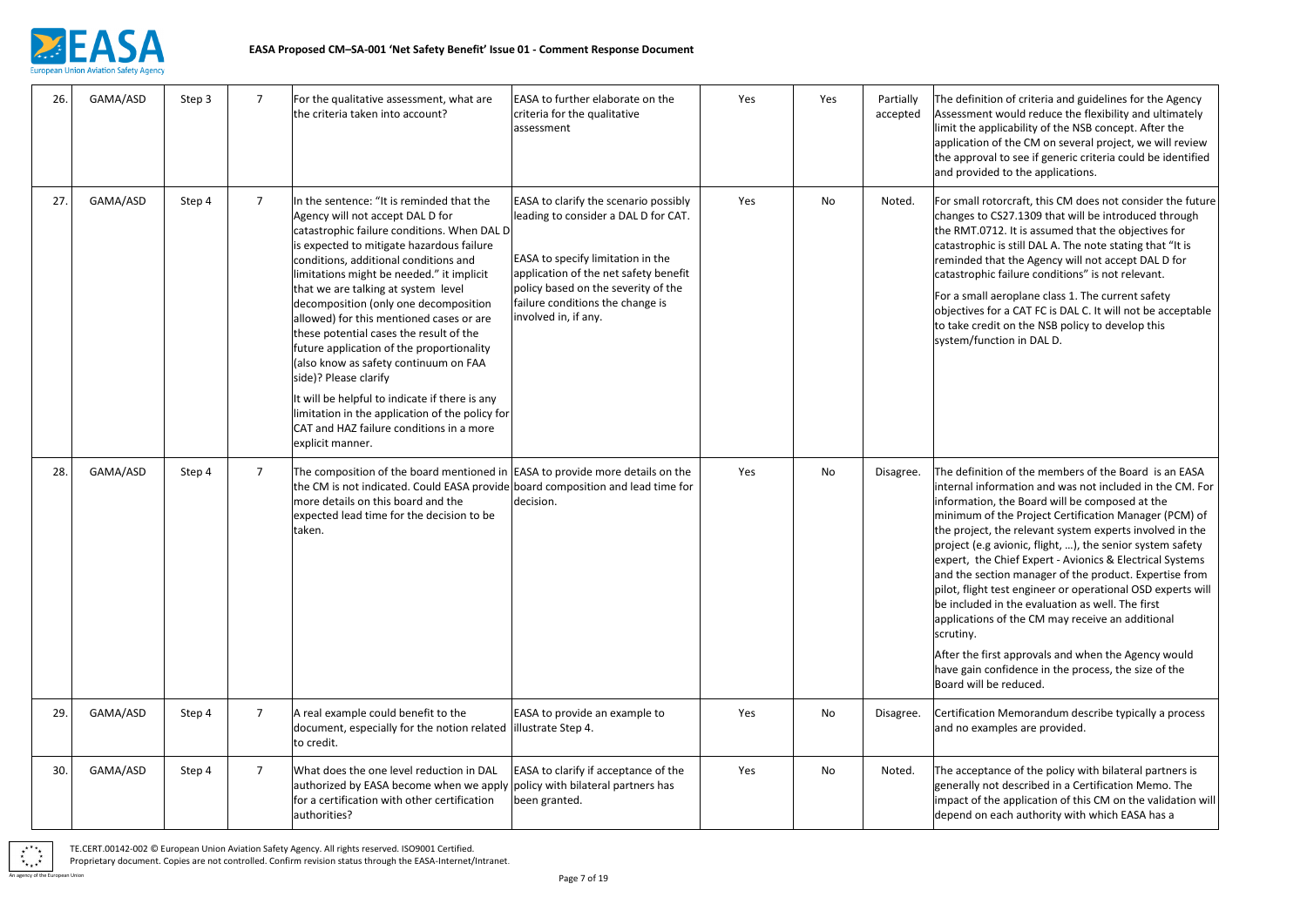

greement. If the foreign authority recognises there will be no impact. If the foreign loes not recognise the policy, it can lead to an plicant will have to comply in this case with ements from the foreign authority.

the example of a Class I small aeroplane. The issociated to a Catastrophic failure condition DAL C. The application of this CM could in ult in allocating a DAL D. The intend of the vas to clarify that this would not be acceptable ncy.

y will justify why the credit is not provided.

sed policy applies to all equipment (required equired). A sentence to clarify this aspect will n the Certification Memo.

on the certification basis, either the or the ED-79A/ARP4754A applies. This CM hange the applicability of the ARPs nor the ion of the system architecture in the allocation ne underlying consideration is that the effort in iting compliance could limit the deployment of equipment having safety benefit.

|     |          |         |                 |                                                                                                                                                                                                                                                                                                                                                                                                                                                                                                                                                                                                                                                              |                                                                                                                                                                                                                                                                                                                                                                                                                                         |     |     |                      | bilateral ag<br>the policy,<br>authority d<br>SEI. The ap<br>the require                                                                                                                                           |
|-----|----------|---------|-----------------|--------------------------------------------------------------------------------------------------------------------------------------------------------------------------------------------------------------------------------------------------------------------------------------------------------------------------------------------------------------------------------------------------------------------------------------------------------------------------------------------------------------------------------------------------------------------------------------------------------------------------------------------------------------|-----------------------------------------------------------------------------------------------------------------------------------------------------------------------------------------------------------------------------------------------------------------------------------------------------------------------------------------------------------------------------------------------------------------------------------------|-----|-----|----------------------|--------------------------------------------------------------------------------------------------------------------------------------------------------------------------------------------------------------------|
| 31. | GAMA/ASD | Step 4  | $7\overline{ }$ | The CM has already stated that DAL can<br>only be reduced by 1, so the statement<br>about not accepting DAL D for Catastrophic   reduction of 1 is possible.<br>is confusing.                                                                                                                                                                                                                                                                                                                                                                                                                                                                                | Suggest removing this sentence or<br>change it to restate only a DAL                                                                                                                                                                                                                                                                                                                                                                    | Yes |     | Noted.               | If we take t<br>objective a<br>would be D<br>theory resu<br>sentence w<br>to the Ager                                                                                                                              |
| 32. | GAMA/ASD | Step 4  | $\overline{7}$  | Along with the justification for acceptance<br>of the proposal will the criteria for the<br>decision be provide in the CRI? If the<br>applicants proposal is rejected will a similar<br>criteria and justification be provided?                                                                                                                                                                                                                                                                                                                                                                                                                              | Clarify if the criteria in addition to the<br>justification for the Agency's decision<br>will be provided.                                                                                                                                                                                                                                                                                                                              |     |     | Partially<br>agreed. | The Agency                                                                                                                                                                                                         |
| 33. | UK CAA   | General | N/A             | It is not clear whether the intent is to limit<br>the scope of this policy to non-required<br>equipment (i.e. giving this policy the same<br>scope as the FAA NORSEE policy).<br>If the intent is to limit the applicability of<br>this policy to non-required equipment, then<br>the overall intent is acceptable, however, it<br>is critical that the scope limitation is<br>specifically identified,<br>If this policy is also intended to be applied<br>to required systems, UK CAA comments 2<br>to 9 apply.                                                                                                                                            | Update the text to specifically<br>identify whether this policy extends<br>solely to non-required equipment or<br>whether the intent is that it can be<br>applied to required equipment.                                                                                                                                                                                                                                                |     | Yes | Agreed.              | The propos<br>and non-re<br>be added in                                                                                                                                                                            |
| 34. | UK CAA   | General | N/A             | DALs are a fundamental aspect of any<br>response to the outcome of a set of safety<br>analyses. They directly drive the integrity of<br>the systems and equipment they are<br>applied to, and, as such, are directly related<br>to safety.<br>The facility to adjust DAL levels based on<br>detailed safety and architectural analyses of<br>the proposed system(s) is already provided<br>within ED-79A/ARP4754A, and there is no<br>information on how or if this process could<br>be combined with ED-79A/ARP4754A.<br>Providing an additional means of adjusting<br>DALs that is not necessarily predicated on<br>the same depth of safety analysis, and | Update text to:<br>Specifically exclude required<br>equipment<br>Specifically exclude the<br>application of this process to DAL<br>A and B systems/components<br>Clarify the relationship this<br>document has to ED-<br>79A/ARP4754A<br>Specifically prohibit the potential<br>to use this process to gain a<br>further DAL adjustment if a DAL<br>adjustment has already been<br>granted via the ED-<br>79A/ARP4754A processes or the |     | Yes | Disagree.            | Depending<br>ARP4754(-)<br>does not ch<br>considerati<br>of DALs. Th<br>demonstra<br>system and<br>An EASA in<br>review the<br>provide an<br>governance<br>and Chief E<br>additional<br>that decisio<br>be informe |



ternal governance Board that will be setup to applications for NSB credit. The Board will additional level of scrutiny and clear e. The involvement of Head of department Expert in addition to the certification team and expertise for Pilot/OPS experts will ensure ons are appropriate. The Panel 10 expert will be informed.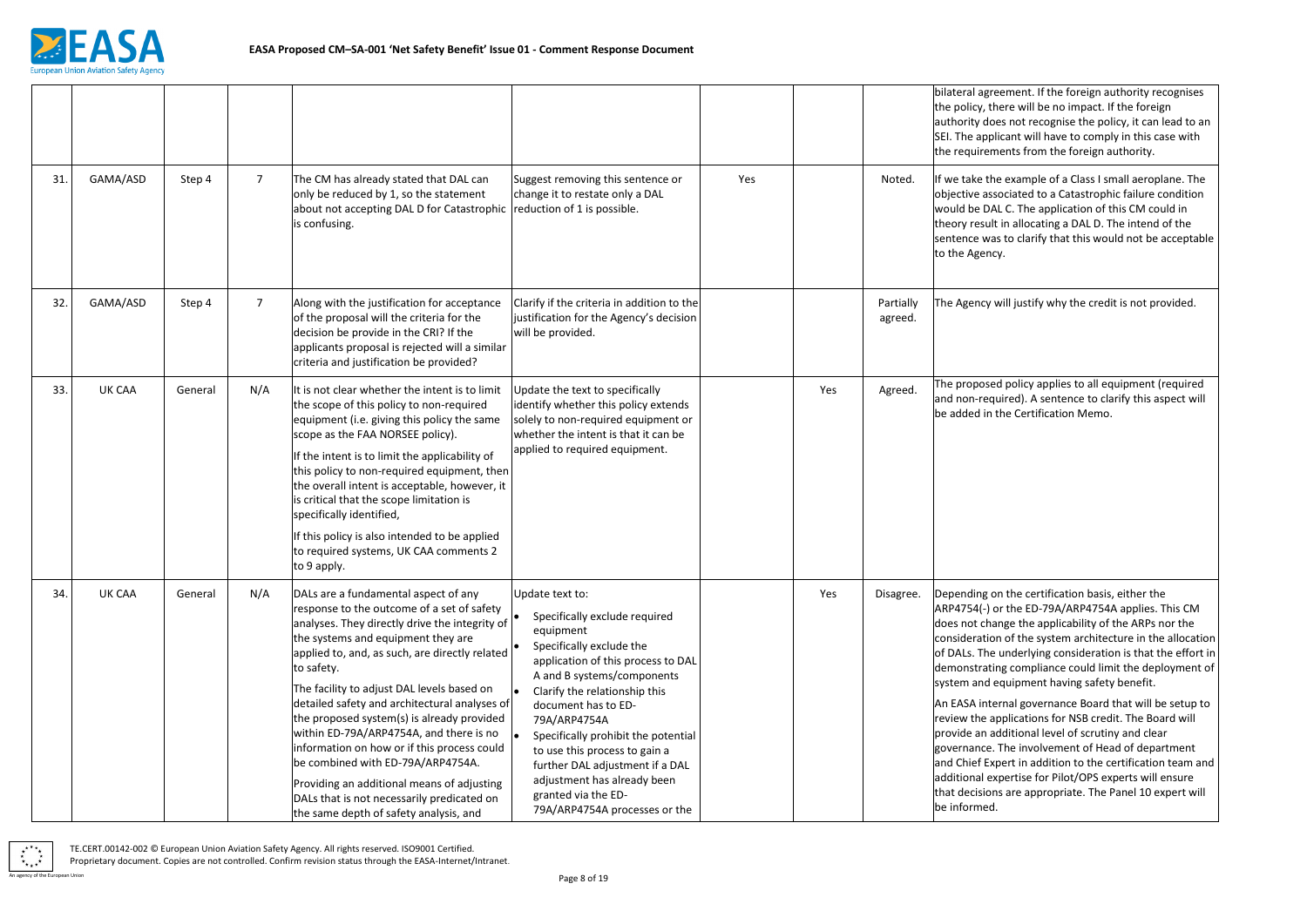

Ised policy will apply to all equipment (required equired) and a sentence to clarify this aspects ded in the Certification Memo. This extended npared to the FAA's NORSEE policy is managed rnance board and additional scrutiny.

anot apply the policy alone as the change has sified as MAJOR. This policy does not apply to overed by CS-STAN or Minor changes. The cumulative effects at aircraft level addressed he FHA as the Failure Conditions always refers level effects. The credit will be recorded in a on Review Item (CRI) on the project.

|     |               |         |     | which, apparently, could be combined with<br>ED-79A/ARP4754A could have the potential<br>to compromise safety if applied to systems<br>required by the aircraft certification<br>requirements.<br>On that basis, for equipment that is                                                                                                                                                                                                                                                                                                                                                                                                              | referenced software and AEH<br>processes.                                                                                                                                                                                                                                                                                                                                                                                             |     |                 |                                                                                                    |
|-----|---------------|---------|-----|-----------------------------------------------------------------------------------------------------------------------------------------------------------------------------------------------------------------------------------------------------------------------------------------------------------------------------------------------------------------------------------------------------------------------------------------------------------------------------------------------------------------------------------------------------------------------------------------------------------------------------------------------------|---------------------------------------------------------------------------------------------------------------------------------------------------------------------------------------------------------------------------------------------------------------------------------------------------------------------------------------------------------------------------------------------------------------------------------------|-----|-----------------|----------------------------------------------------------------------------------------------------|
|     |               |         |     | required via the aircraft certification<br>requirements, using the Net Safety Benefit<br>approach to further adjust DALs is not an<br>appropriate option for systems that are<br>part of the mitigation strategy for<br>Catastrophic and Hazardous failure<br>conditions and the Net Safety Benefit<br>process cannot be applied where the DAL is<br>A or B.                                                                                                                                                                                                                                                                                        |                                                                                                                                                                                                                                                                                                                                                                                                                                       |     |                 |                                                                                                    |
| 35. | <b>UK CAA</b> | General | N/A | The FAA's NORSEE policy is referenced in<br>this CM. It is noted that the FAA's NORSEE<br>policy is aimed at Non-Required equipment<br>(quoting from the FAA's website, the<br>NORSEE policy applies to "Non Required<br>Safety Enhancing Equipment addresses<br>equipment that is not required by any<br>Federal regulation with the intent to<br>measurably increase aircraft safety").<br>A similar restriction does not seem to have $\vert$<br>been applied to this policy, which implies<br>that its potential scope of applicability<br>could extend to systems that have a direct<br>impact on safety (as defined by the<br>applicable CS). | Update text to:<br>Specifically exclude required<br>equipment<br>Specifically exclude the<br>application of this process to DAL<br>A and B systems/components<br>Clarify the relationship this<br>document has to ED-<br>79A/ARP4754A and<br>Specifically prohibit the potential<br>to use this process to gain a<br>further DAL adjustment if a DAL<br>adjustment has already been<br>granted via the ED-<br>79A/ARP4754A processes. | Yes | Disagree        | The propo:<br>and non-re<br>will be add<br>scope com<br>by a gover                                 |
| 36. | <b>UK CAA</b> | General | N/A | There doesn't seem to be any restriction<br>applied to how many systems within a<br>function could have their DALs adjusted via<br>this process, nor is there an apparent<br>means to track this.<br>If more than one system associated with a<br>function has its DAL adjusted via this<br>process, there is a possibility that the ability<br>to appropriately mitigate identified risks<br>could be compromised and thus the<br>modified a/c could become non-compliant<br>with the applicable CS.<br>As this procedure applies STCs, there is a                                                                                                 | Update text to either:<br>a. Specifically exclude required<br>equipment or<br>b. Provide details of a means to<br>track all the modifications for<br>each aircraft that have used this<br>policy in a way that is easily<br>accessible to both certification<br>authorities and system installers.                                                                                                                                    | Yes | <b>Disagree</b> | A DOA can<br>to be class<br>changes co<br>potential c<br>through th<br>to aircraft<br>Certificatic |
|     |               |         |     | potential for two or more complementary<br>STCs (e.g. STCs that apply to the navigation                                                                                                                                                                                                                                                                                                                                                                                                                                                                                                                                                             |                                                                                                                                                                                                                                                                                                                                                                                                                                       |     |                 |                                                                                                    |

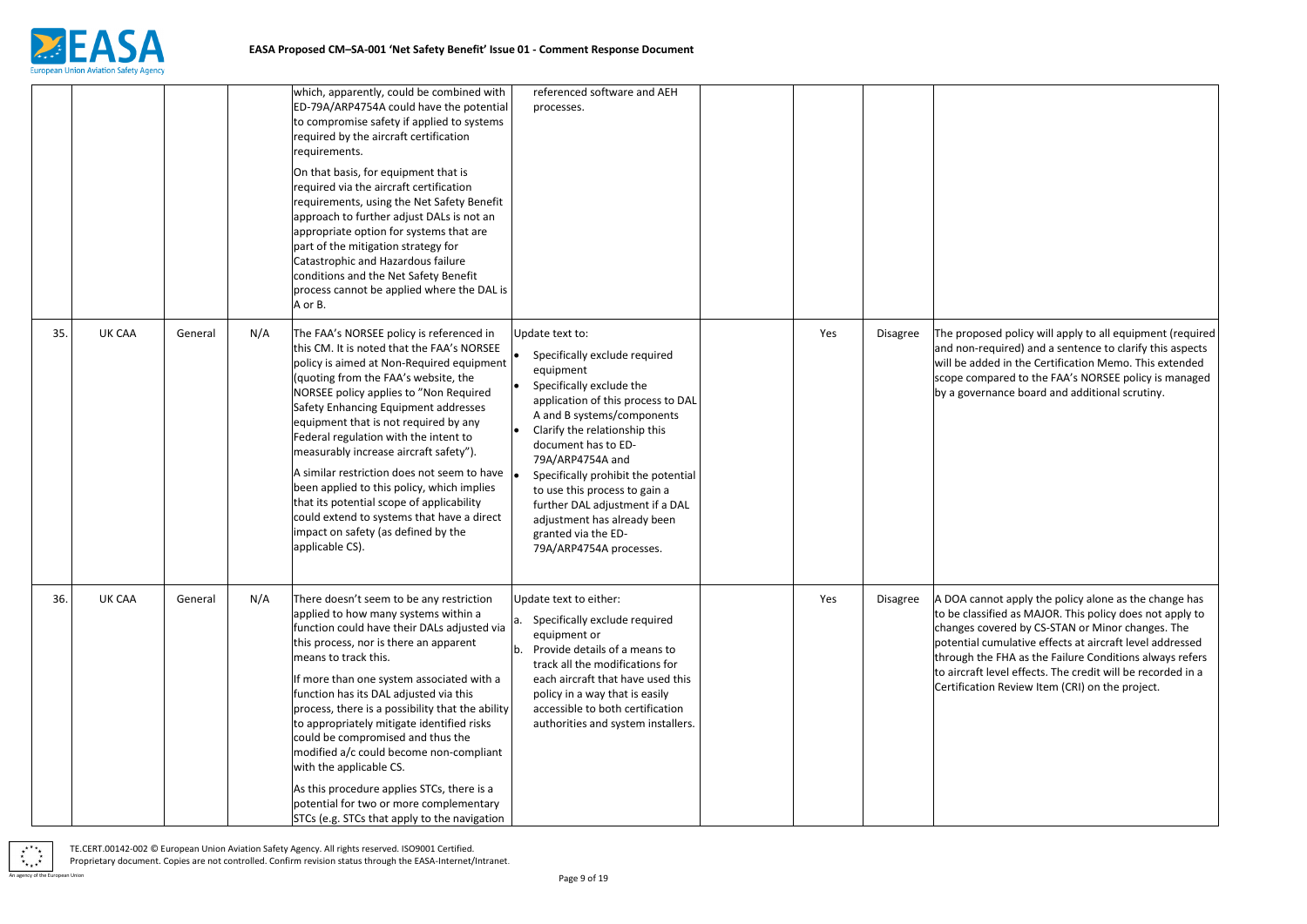

aims to facilitate the installation of systems ment having safety benefits in the lower-end or these products, the costs and compliance ation effort could represent a limiting factor. is not planned to be applied for business and planes. In any case, the governance board will change in its overall operational context.

ment of the cumulative effects and preventing laxations is ensured through the additional d the governance by the board. This is ed in a CRI.

Iternal governance board that will be setup to applications for NSB credit. The board will additional level of scrutiny and clear e. The involvement of Head of department Expert in addition to the certification team and additional expertise for Pilot/OPS experts will ensure

|     |        |         |     | and communications process) to be<br>developed by different STC organisations,<br>each of which could adjust the DAL of the<br>equipment they develop. This is a<br>foreseeable situation that could result in<br>the outcome identified above, and, if this<br>policy is to be used for required equipment,<br>it will be important to provide some means<br>of tracking issues such as this.                                                                              |                                                                                                                                                                                                                                                                                                                                                                                                                    |     |                     |                                                                                                      |
|-----|--------|---------|-----|-----------------------------------------------------------------------------------------------------------------------------------------------------------------------------------------------------------------------------------------------------------------------------------------------------------------------------------------------------------------------------------------------------------------------------------------------------------------------------|--------------------------------------------------------------------------------------------------------------------------------------------------------------------------------------------------------------------------------------------------------------------------------------------------------------------------------------------------------------------------------------------------------------------|-----|---------------------|------------------------------------------------------------------------------------------------------|
| 37. | UK CAA | General | N/A | This Certification Memo is targeted at CS-23 Update text to:<br>and CS-27 aircraft. It should be noted that<br>some CS-23 and CS-27 aircraft operate<br>within Commercial Air Transport. It is also<br>potentially possible for a CS-23/CS-27<br>aircraft to start in GA and be transferred<br>into CAT. If this policy is applied to required<br>equipment, its potential impact on safety<br>may render the application of this process<br>to CAT aircraft inappropriate. | Specifically exclude required<br>equipment<br>Specifically exclude the<br>application of this process to DAL<br>A and B systems/components<br>Clarify the relationship this<br>document has to ED-<br>79A/ARP4754A and<br>Specifically prohibit the potential<br>to use this process to gain a<br>further DAL adjustment if a DAL<br>adjustment has already been<br>granted via the ED-<br>79A/ARP4754A processes. | Yes | Disagree            | The policy a<br>and equipn<br>aircraft. Fo<br>demonstra<br>The policy i<br>large aerop<br>review the |
| 38. | UK CAA | General | N/A | It isn't clear how this process would interact Update text to:<br>with the processes defined in ED-<br>79A/ARP4754A nor is that a double<br>adjustment (one adjustment via ED-<br>79A/ARP4754A and one via this process)<br>would be prevented. This has the potential<br>to compromise safety and would be a<br>contravention of what is specified within<br>ED-79A/ARP4754A.                                                                                              | Specifically exclude required<br>equipment<br>Clarify the relationship this<br>document has to ED-<br>79A/ARP4754A and<br>Specifically prohibit the potential<br>to use this process to gain a<br>further DAL adjustment if a DAL<br>adjustment has already been<br>granted via the ED-<br>79A/ARP4754A processes.                                                                                                 | Yes | <b>Disagree</b>     | The assessr<br>multiple re<br>scrutiny an<br> documente                                              |
| 39. | UK CAA | General | N/A | The final paragraph of Step 5 of the process Update text to:<br>description refers to the potential for<br>"double counting" of the DAL adjustment as<br>a result of combining this policy and the<br>various activities related to software and<br>AEH compliance demonstration. It states                                                                                                                                                                                 | Specifically exclude required<br>equipment<br>Clarify the relationship this<br>document has with both ED-                                                                                                                                                                                                                                                                                                          | Yes | Partially<br>agree. | An EASA in<br>review the<br>provide an<br>governance<br>and Chief E<br>additional                    |

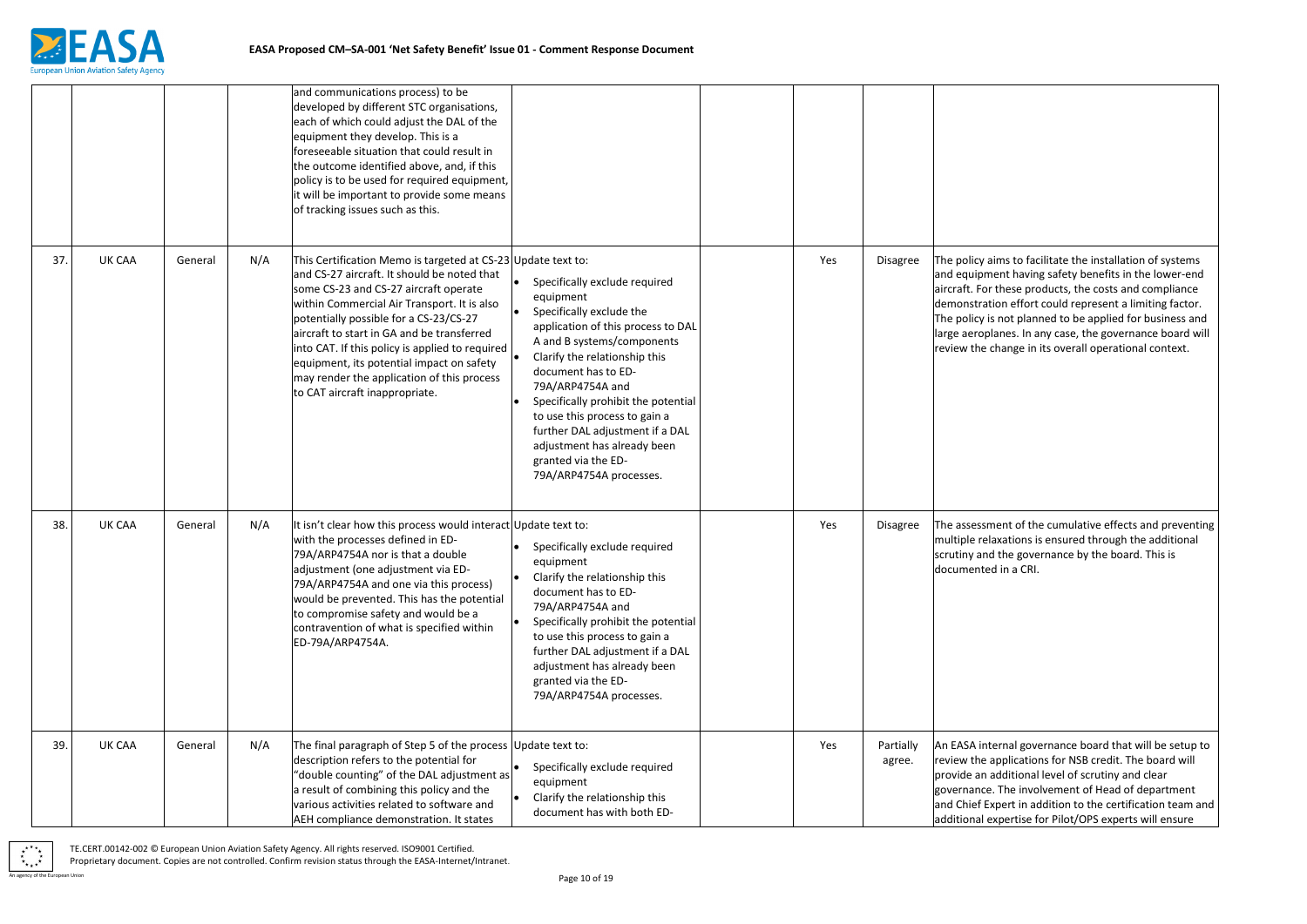

ions are appropriate. The Panel 10 expert will ed.

If is governed by an EASA internal government nposed of senior management and technical ent. The aim is to improve the safety nce and the CM ensure transparency in the nat will be applied.

|     |        |         |     | that this may be "inappropriate for                                                                                                                                                                                                                                                                                                                                                                                                                                                                                                                                                                                                                                                                                                                                                                                                                                            | 79A/ARP4754A the referenced                                                                                                                                                                                                                                                           |     |                 | that decisi                                                   |
|-----|--------|---------|-----|--------------------------------------------------------------------------------------------------------------------------------------------------------------------------------------------------------------------------------------------------------------------------------------------------------------------------------------------------------------------------------------------------------------------------------------------------------------------------------------------------------------------------------------------------------------------------------------------------------------------------------------------------------------------------------------------------------------------------------------------------------------------------------------------------------------------------------------------------------------------------------|---------------------------------------------------------------------------------------------------------------------------------------------------------------------------------------------------------------------------------------------------------------------------------------|-----|-----------------|---------------------------------------------------------------|
|     |        |         |     | particular changes".<br>As DALs are directly linked to safety the<br>potential impact of a double DAL<br>adjustment could be significant (e.g. there<br>is a significant difference in the level<br>assurance provided between DAL B and DAL<br>C for software and an even greater<br>difference between DAL B and DAL D).<br>On that basis:<br>It is unclear how anything other than a<br>single adjustment would be appropriate<br>for required equipment<br>It is also unclear whether there is a risk<br>of this policy being combined with both<br>the new software and AEH processes<br>that are being developed and ED-<br>79A/ARP4754A, resulting in a triple<br>adjustment of DALS (i.e. one DAL<br>adjustment via ED-79A/ARP4754A<br>followed by a second adjustment via<br>this process and a third adjustment via<br>the referenced software and AEH<br>policies). | software and AEH policies and<br>Specifically prohibit the potential<br>to use this process to gain a<br>further a DAL adjustment if a DAL<br>adjustment has already been<br>granted via either the ED-<br>79A/ARP4754A processes or the<br>referenced software and AEH<br>processes. |     |                 | be inform                                                     |
|     |        |         |     | Additionally, the references to potential<br>double adjustments in both this paragraph<br>and in the final paragraph of step 4 (i.e. the<br>reference to a Level B system being used to<br>mitigate a Hazardous failure condition<br>could be interpreted as being in conflict<br>with the statement in the "EASA<br>Certification Policy" section, which refers to<br>"reduction of the level of DAL by one level".<br>Further clarification of how the various<br>sections of the document relate to each<br>other in this regard would be beneficial to<br>less experienced applicants.                                                                                                                                                                                                                                                                                     |                                                                                                                                                                                                                                                                                       |     |                 |                                                               |
| 40. | UK CAA | General | N/A | Should this policy be applied to required<br>equipment, it is unclear where a<br>certificating authority would stand legally<br>should an accident/serious incident occur,<br>and the resulting investigation identifies<br>that the DAL adjustment permitted under<br>the operational benefit argument<br>compromised the safety assessment<br>process and contributed to the<br>incident/accident.                                                                                                                                                                                                                                                                                                                                                                                                                                                                           | Update text to:<br>Specifically exclude required<br>equipment<br>Specifically exclude the<br>application of this process to DAL<br>A and B systems/components<br>Clarify the relationship this<br>document has to ED-<br>79A/ARP4754A and                                             | Yes | <b>Disagree</b> | The policy<br>board com<br>managem<br>performar<br>process th |

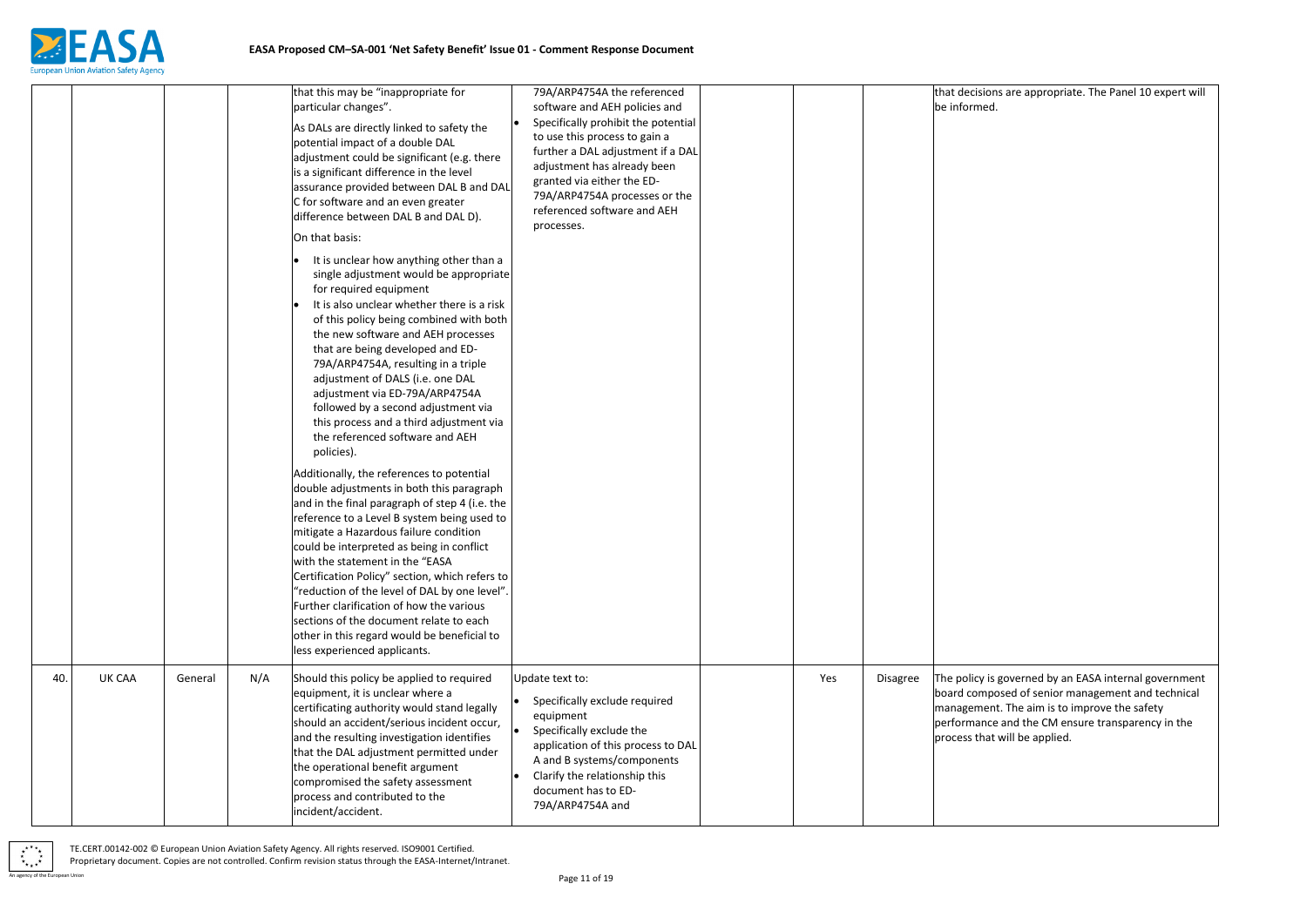

nstration that the predicted operational safety been realised is not seen as proportionate not requested for other requirements. In any icants will have to build their case. The e board will base its decision on a number of uding the position of EASA pilots/OPS experts rovide an independent view on the potential al benefits.

nt can always propose an alternate means of e. The Net Safety Benefit approach and the concept could in theory be used for other nts. It was however decided to focus first on d then on the HIRF/Lightning. The Agency is it this stage to open more widely the scope of

|     |        |         |     |                                                                                                                                                                                                                                                                                                                                                                                                                                                                                                                                                                                                                                                                                                                                                                                                                                                                                                                                                                                                                                                                                                                                                                                                                                                | Specifically prohibit the potential to<br>use this process to gain a further DAL<br>adjustment if a DAL adjustment has<br>already been granted via the ED-<br>79A/ARP4754A processes or the<br>referenced software and AEH<br>processes.                                                                                                                                                                          |    |     |                 |                                                                                                                        |
|-----|--------|---------|-----|------------------------------------------------------------------------------------------------------------------------------------------------------------------------------------------------------------------------------------------------------------------------------------------------------------------------------------------------------------------------------------------------------------------------------------------------------------------------------------------------------------------------------------------------------------------------------------------------------------------------------------------------------------------------------------------------------------------------------------------------------------------------------------------------------------------------------------------------------------------------------------------------------------------------------------------------------------------------------------------------------------------------------------------------------------------------------------------------------------------------------------------------------------------------------------------------------------------------------------------------|-------------------------------------------------------------------------------------------------------------------------------------------------------------------------------------------------------------------------------------------------------------------------------------------------------------------------------------------------------------------------------------------------------------------|----|-----|-----------------|------------------------------------------------------------------------------------------------------------------------|
| 41. | UK CAA | General | N/A | There doesn't seem to be any requirement<br>for an organisation to demonstrate that<br>their predicted operational safety benefits<br>have been realised. This means that this<br>process could end up being used as a<br>means to achieve certification more<br>cheaply without there being any need to<br>actually demonstrate that the overall safety<br>of a fleet has actually been improved. The<br>FAA approach of restricting this to "Non-<br>Required Safety Enhancing Equipment",<br>would at first sight appear to be more<br>rational for a Safety Regulator.                                                                                                                                                                                                                                                                                                                                                                                                                                                                                                                                                                                                                                                                     | Update text to specifically exclude<br>required equipment                                                                                                                                                                                                                                                                                                                                                         |    | Yes | <b>Disagree</b> | The demon<br>benefit has<br>and this is r<br>case, Applic<br>governance<br>inputs inclu<br>who will pro<br>operational |
| 42. | Garmin | General |     | Garmin is very supportive of a Net Safety<br>Benefit Certification Memo (CM) but feels<br>that this memo may fail to maximize the<br>opportunities that could enable installation<br>of safety enhancing technologies. In fact, it<br>is not clear whether the proposed CM<br>would allow installation of several safety<br>enhancing systems that have been<br>approved and validated by Garmin and<br>others given the constraints of the<br>proposed process. The proposed CM<br>assumes what it considers to be an<br>acceptable answer before the applicant has<br>even had an opportunity to make a<br>proposal for an alternate means of<br>compliance. It assumes that a development<br>assurance level (DAL) reduction is the only<br>possible deviation from traditional<br>methods. While development assurance is<br>one means of compliance (MOC), there are<br>other MOCs accepted by other agencies<br>such as System Level Verification (SLV) per<br>FAA PS-AIR-23-09. There is also the work of<br>the "abstraction layer" task group that are<br>supposed to be enabling evaluation of<br>processes from other industries. Perhaps<br>the intent of using DAL is at a higher level<br>than DO-178/DO-254 and could encompass | Consider reworking the memo such<br>that the applicant can propose an<br>alternate means of compliance but<br>has to present the justification.<br>Move the aspects of the DAL<br>reduction to an appendix or separate<br>section as one such alternate means<br>that the agency will accept. Just<br>don't block the applicant for being<br>innovative. The burden Is on the<br>applicant under such conditions. | No | Yes | Disagree        | An applican<br>compliance<br>underlying<br>requiremen<br>the DAL and<br>not open at<br>application.                    |

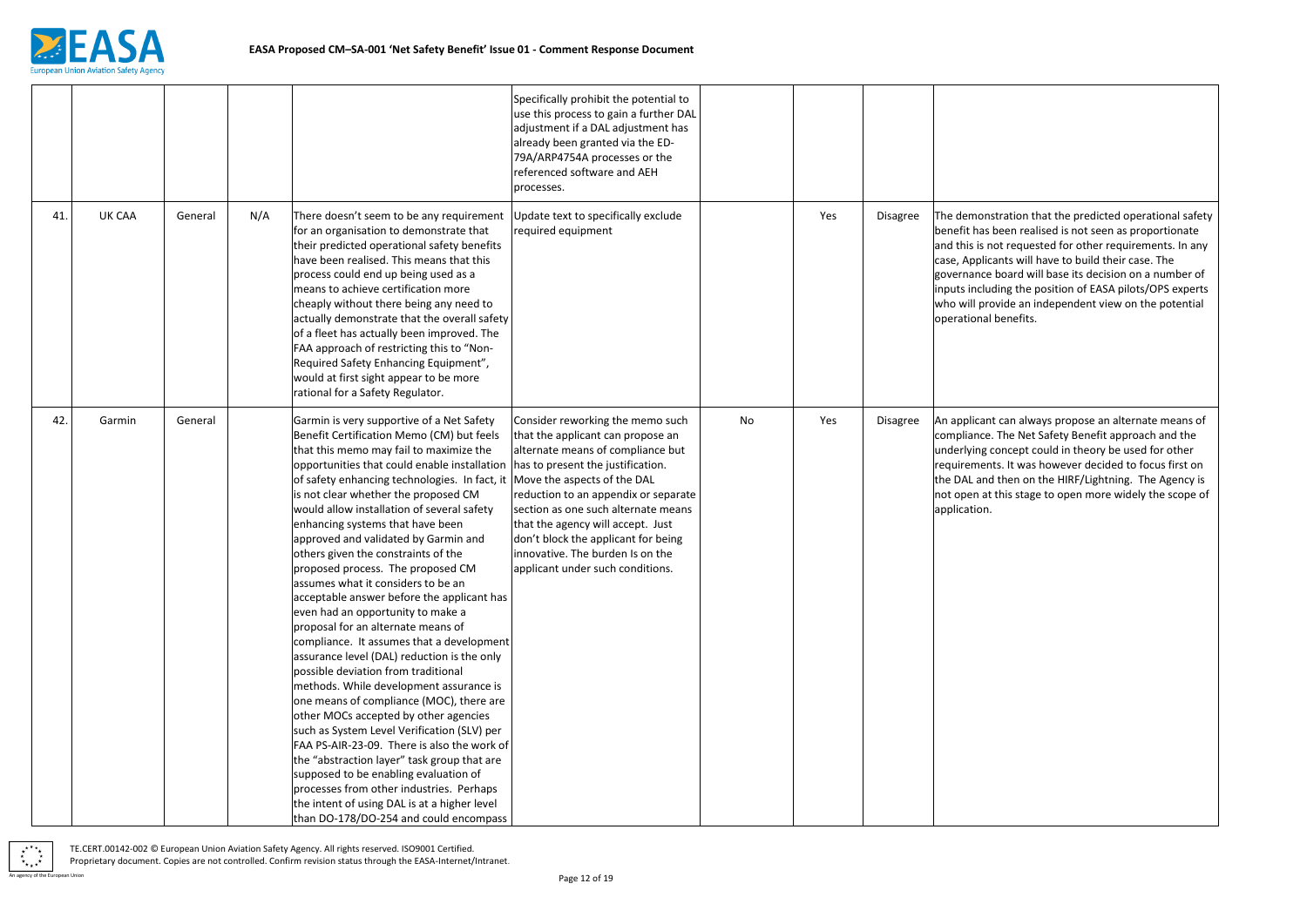

Ifety Benefit approach and the underlying ould in theory be used for other requirements. ever decided to focus first on the DAL and HIRF/Lightning. The Agency is not open at to open more widely the scope of application.

initial phase of implementation of the Net efit concept, it is difficult to describe the he process. We expect to learn through the tts and use this experience and knowledge for ates of the CM. In any case, we recommend o initiate the discussion with the agency early.

olicy PS-ACE-23-10 for HIRF and Lightning (since been rolled into ASTM F3367) is being d in frame of the updated of the CM in include HIRF and Lightning.

|     |        |                  |              | things like system level verification in some<br>way but if that is the intent it is not clear. It<br>would also be different than the approach<br>the FAA has taken which is to say that SLV is<br>not development assurance and a DAL<br>should not be claimed.                                                                                                                                                                                                                                                                                                                                                                                                                                                  |                                                                                                                                                                                                                                                                                                                                                                                              |    |     |                      |                                                                                            |
|-----|--------|------------------|--------------|--------------------------------------------------------------------------------------------------------------------------------------------------------------------------------------------------------------------------------------------------------------------------------------------------------------------------------------------------------------------------------------------------------------------------------------------------------------------------------------------------------------------------------------------------------------------------------------------------------------------------------------------------------------------------------------------------------------------|----------------------------------------------------------------------------------------------------------------------------------------------------------------------------------------------------------------------------------------------------------------------------------------------------------------------------------------------------------------------------------------------|----|-----|----------------------|--------------------------------------------------------------------------------------------|
| 43. | Garmin | General          |              | The proposed CM assumes the only aspects   Add text acknowledging that the<br>that an applicant might want to justify an<br>alternate MOC are with respect to<br>software/AEH and HIRF/Lz. There may be<br>other areas. We understand and agree<br>these are the most likely blockers for many<br>safety enhancing systems or designs. But it basis.<br>may be at least worth acknowledging that<br>the same process could be used by an<br>applicant to justify using an alternate MOC<br>for other areas with the agency position for<br>the acceptability of such arguments being<br>on a case-by-case basis.                                                                                                   | same process could be used by an<br>applicant to justify using an alternate<br>MOC for other areas with the agency<br>position for the acceptability of such<br>arguments being on a case-by-case<br>Or<br>Make the process such that it can be<br>used for any proposal with an<br>appendix on what approach the<br>agency has already determined is<br>acceptable.                         | No | Yes | <b>Disagree</b>      | The Net Saf<br>concept cor<br>It was howe<br>then on the<br>this stage to                  |
| 44. | Garmin | General          |              | The CM is lacking a description or definition Provide a description, definition, or<br>of what an acceptable Net Safety Benefit<br>(NSB) might look like. The extent is a<br>requirement to justify the benefit:<br>- A substantiated justification for the<br>operational safety benefit that the<br>proposed change would offer," (pg. 6)<br>But there is no explanation of the<br>determination of a "net safety benefit". In<br>other words, balancing the risk of bad with<br>the already stated (and probably obvious)<br>safety good.<br>This leaves the NSB description /<br>justification wide open and completely<br>subjective, with the determination left to<br>EASA as to whether it is good enough. | examples of how the benefits of a<br>safety enhancing system would be<br>balanced against the risks of<br>potential determental failures or<br>unintended operation.<br>Explain at least at a theory level how<br>an applicant would know if their<br>intended system installation has the<br>right balance prior to making an<br>application/argument for it being a<br>net safety benefit. | No | Yes | Partially<br>agree   | During the<br>Safety Bene<br>details of th<br>first project<br>future upda<br>applicant to |
| 45. | Garmin | Introductio<br>n | $\mathbf{3}$ | The Introduction section includes the<br>following that seems to correlate the EASA<br>net safety benefit to the FAA NORSEE: "It<br>should be noted that whilst the FAA's<br>NORSEE policy and EASA's Net Safety<br>benefit policy aim to achieve a similar goal".<br>While the FAA NORSEE policy was intended<br>to allow some non-required safety<br>enhancing systems onto aircraft, it fell well<br>short in many areas where required                                                                                                                                                                                                                                                                         | Suggest updating the policy to<br>acknowledge not only NORSEE but<br>the other policies adopted by the<br>FAA that have similar goals to Net<br>Safety Benefit.                                                                                                                                                                                                                              | No | Yes | Partially<br>agreed. | The FAA Po<br>(which has<br>considered<br>credit for H                                     |

 $*_{\star\star\star}$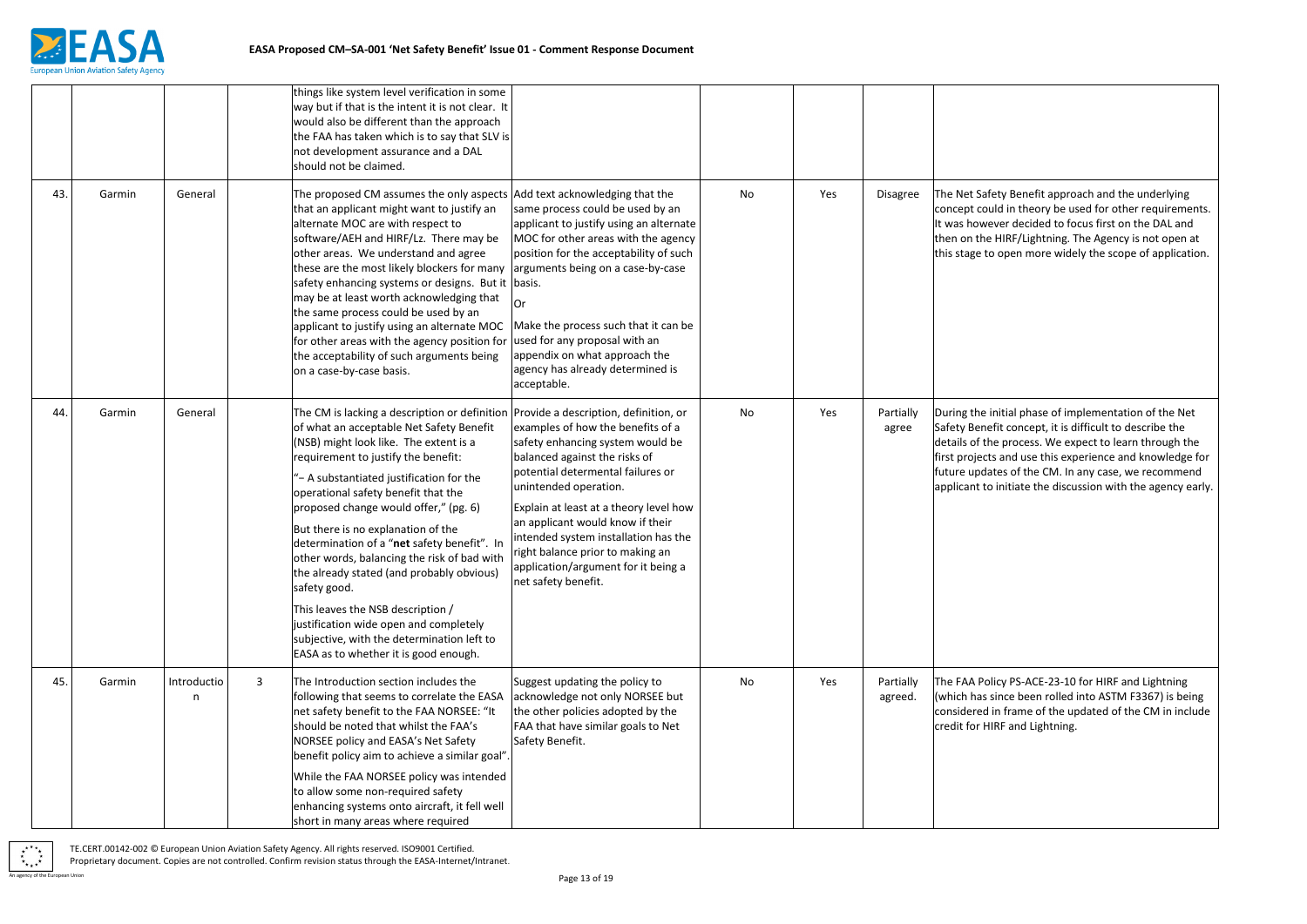

1309-1E, ASTM F3061 and the in-work or a CS-27 safety continuum are reflecting sidered as the acceptable levels in the al sense and without consideration of credit. For example, the classes and ate objectives defined in the AC 23.1309-1E is on which the operational credit can be any case, it remains an Agency decision to edit or not depending on the specificities of tion.

|     |        |                                                                                                                                                             |       | equipment was becoming obsolete and<br>often had insidious failure modes such as<br>vacuum systems. The FAA recognized these<br>shortcomings would hinder the Part 23 fleet<br>modernization goal and put additional<br>effort into finding other acceptable means<br>of compliance that enabled lower cost<br>acceptable solutions for required systems.<br>These other means included FAA Policy PS-<br>AIR-23-09 for System Level Verification<br>(SLV) and FAA Policy PS-ACE-23-10 for HIRF<br>and Lightning (which has since been rolled<br>into ASTM F3367).                                                                                                                                                                                                                                                                                                                                                                                                                                                                                                                                                                                                                                                                                                                                                                                                                                                                                                                                                                                                                                                                                                                |                                                                                                                                                                                                                                                                                                                                                                                                                                                                                                                               |    |     |           |                                                                                                                                                           |
|-----|--------|-------------------------------------------------------------------------------------------------------------------------------------------------------------|-------|-----------------------------------------------------------------------------------------------------------------------------------------------------------------------------------------------------------------------------------------------------------------------------------------------------------------------------------------------------------------------------------------------------------------------------------------------------------------------------------------------------------------------------------------------------------------------------------------------------------------------------------------------------------------------------------------------------------------------------------------------------------------------------------------------------------------------------------------------------------------------------------------------------------------------------------------------------------------------------------------------------------------------------------------------------------------------------------------------------------------------------------------------------------------------------------------------------------------------------------------------------------------------------------------------------------------------------------------------------------------------------------------------------------------------------------------------------------------------------------------------------------------------------------------------------------------------------------------------------------------------------------------------------------------------------------|-------------------------------------------------------------------------------------------------------------------------------------------------------------------------------------------------------------------------------------------------------------------------------------------------------------------------------------------------------------------------------------------------------------------------------------------------------------------------------------------------------------------------------|----|-----|-----------|-----------------------------------------------------------------------------------------------------------------------------------------------------------|
| 46. | Garmin | Introductio<br>n / EASA<br>Certification<br>Policy /<br>Step 4 -<br>Evaluation<br>of the<br>operational<br>benefits<br>and<br>agreement<br>on the<br>credit | 3/6/7 | The use of the term DAL. The<br>Introduction's footnote that explains the<br>use of the term DAL is a bit confusing.<br>While FAA AC 23.1309-1E was published<br>shortly after SAE ARP 4754A introduced the draft Part 27 safety continuum. Note<br>terms FDAL and IDAL, the AC uses neither<br>FDAL nor IDAL. When DAL is used later in<br>the context of the EASA Certification Policy,<br>it is not clear what the agency means by<br>"the reduction of the level of DAL by one<br>level". Is that reduction at the FDAL level or consistent with the intent.<br>at the IDAL level or either? Further, it is not<br>clear how this DAL reduction relates to the<br>current DAL reductions assigned via the<br>safety continuum considerations reflected<br>in AC 23.1309-1E, ASTM F3061 and the in-<br>work proposals for a CS-27 safety<br>continuum. Considering a part 23 class I/<br>level 1 airplane, AC 23.1309-1E and F3061<br>would require DAL C for a primary system<br>supporting a hazardous failure condition.<br>Does EASA mean that the applicant can<br>propose a reduction of the AC 23.1309-1E<br>Figure 2 DAL C requirement to DAL D if a<br>net safety benefit can be substantiated? Or<br>is that considered "double-dipping" on the<br>DAL reduction and the agency's intent is<br>that the NSB reduction would be applied to<br>the traditional DAL assignments (DAL A for<br>Catastrophic, DAL B for Hazardous, etc)? If<br>the latter is true then this certification<br>memo will do nothing to assist the<br>equipage of safety enhancing technology on<br>the aircraft that most need it; i.e. part 23<br>classes I and II / levels 1 and 2 Normal | Clarify the intent of the term DAL and<br>how it relates to the existing DAL<br>requirements specified in AC<br>23.1309-1E, ASTM F3061 and the<br>that the entire CM should be re-<br>reviewed in light of such clarification<br>to ensure other sections that use the<br>term DAL (e.g., Problem Statement,<br>Step 1, and Step 5) use the DAL term<br>Further, consider that the FAA PS-<br>AIR-23-09 position is that SLV isn't<br>development assurance. Does the<br>credit have to be expressed in the<br>form of a DAL? | No | Yes | Disagree. | The AC 23.1<br>proposals fo<br>what is cons<br>conventiona<br>operational<br>proportiona<br>are the basi<br>applied. In a<br>grant the cr<br>the applicat |

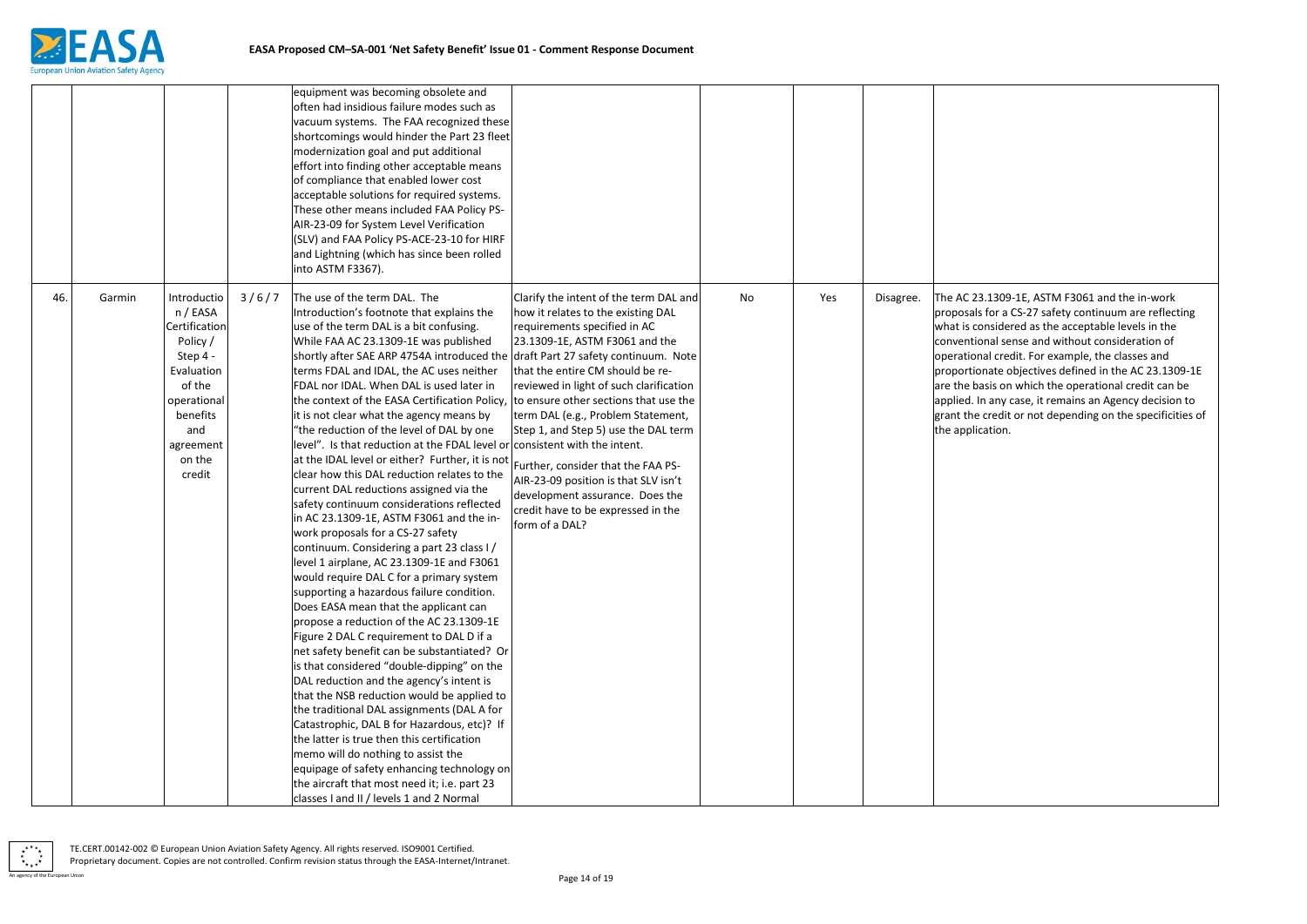

deration of operational credit for the allocation only one aspects and it is agreed that similar could be used for other requirements such as bility requirement. It was however decided to cope of the CM at issue 1 to DALs. The Agency open in the case of replacement of a system Id technology with a system using a new  $\gamma$  which is demonstrated to be safer. Flexibly granted in case of GA aircraft but is not part of described in this CM.

ently of the publication of the final AMC to the an applicant can always propose alternative compliance.

|     |        |         |   | Category airplanes and small part 27<br>rotorcraft.                                                                                                                                                                                                                                                                                                                                                                                                                                                                                                                                                                                                                                                                                                                                             |                                                                                                                                                                                                                                                                                                                                                                                                                                                                                                                                                                              |     |     |                      |                                                                                                                                             |
|-----|--------|---------|---|-------------------------------------------------------------------------------------------------------------------------------------------------------------------------------------------------------------------------------------------------------------------------------------------------------------------------------------------------------------------------------------------------------------------------------------------------------------------------------------------------------------------------------------------------------------------------------------------------------------------------------------------------------------------------------------------------------------------------------------------------------------------------------------------------|------------------------------------------------------------------------------------------------------------------------------------------------------------------------------------------------------------------------------------------------------------------------------------------------------------------------------------------------------------------------------------------------------------------------------------------------------------------------------------------------------------------------------------------------------------------------------|-----|-----|----------------------|---------------------------------------------------------------------------------------------------------------------------------------------|
| 47. | Garmin | Roadmap | 5 | Garmin applauds EASA for the safety<br>mindset driven by the ASR and EPAS. We<br>feel allowing those higher level safety<br>reviews and objectives established by these<br>exercises to guide the net safety benefit<br>decisions of the agency is very appropriate.<br>Using these principles to guide the NSB<br>credit decisions will ensure those areas<br>requiring key safety emphasis will get<br>appropriate attention.                                                                                                                                                                                                                                                                                                                                                                 | Observation only. Nothing to resolve.                                                                                                                                                                                                                                                                                                                                                                                                                                                                                                                                        | Yes | No  | Noted.               | Noted.                                                                                                                                      |
| 48. | Garmin | Roadmap | 5 | Garmin understands that the proposed<br>certification memo does not allow for<br>deviations from the probability<br>requirement specified in guidance but<br>allows only DAL adjustments. This is a<br>starting point but may be short sighted.<br>Consider if an applicant had a replacement<br>system for currently installed old<br>technology that well exceeded the current<br>experienced failure rate of said old<br>technology or maybe failed in less insidious<br>ways. Even if the probability of their new<br>system failing fell short of the AC required<br>probabilities, it could still potentially have a<br>net safety benefit. Of course it would<br>depend on the function and the impact of<br>the safety benefit but why preclude an<br>applicant from making that pitch? | Consider rewording the certification<br>memo to generically outline the net<br>safety benefit process but show the<br>DAL allowance as one approach that<br>could be accepted if NSB is justified.<br>This would enable applicants to make<br>other proposals. But the basic<br>compliance demonstration process<br>would be no different than what is<br>proposed in the CM's 5 step high-<br>level process, but the CM would<br>make no predisposition of whether<br>the applicants proposal is acceptable.                                                                | No  | Yes | Partially<br>agreed. | The consid<br>of DALs is<br>approach o<br>the probal<br>limit the so<br>has been o<br>using an ol<br>technology<br>has been g<br>the policy |
| 49. | Garmin | Roadmap |   | With respect to HIRF and Lightning, we are<br>glad to see that this is being considered for<br>NSB credit. The HIRF and lightning<br>compliance has potential for significant cost<br>to certification, especially if testing on the<br>airplane/rotorcraft is required. Making<br>proportionate requirements for HIRF and<br>lightning always seems to trail other areas<br>of certification. Garmin hopes that taking<br>advantage of published guidance for fixed<br>wing per FAA policy PS-ACE-23-10 and<br>ASTM F3367 (or at least with the current<br>ballots incorporated) allows early adoption<br>of requirements for fixed wing aircraft.<br>We would encourage the agency to<br>consider similar approaches (albeit with<br>likely different levels) for the low end of              | As noted in the Problem Statement:<br>"It is the Agency's intent to extend<br>the Net Safety Benefit policy to offer<br>credit for systems or equipment that<br>provide operational safety benefits<br>to compliance demonstration with CS<br>23.1306 and CS 27.1316, 'Electrical<br>and electronic system lightning<br>protection' and CS 23.1308 and CS<br>27.1317, 'High-Intensity Radiated<br>Fields (HIRF) protection'.<br>The demonstration of compliance<br>should allow the use of the ASTM<br>3367 for fixed wing aircraft and for<br>rotorcraft allow the proposed | No  | Yes | Partially<br>agreed. | Independe<br>SC.VTOL, a<br>means of c                                                                                                       |

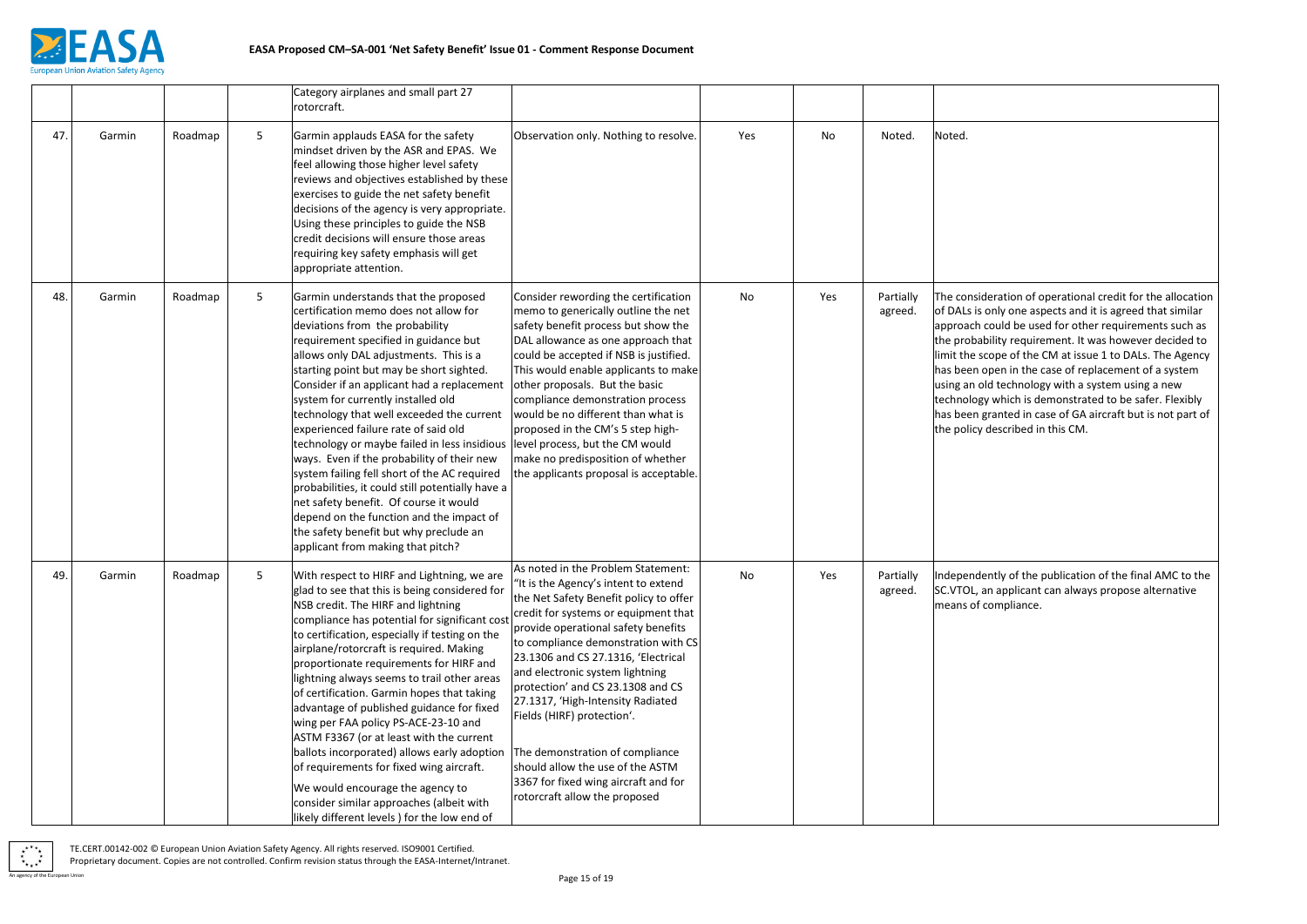

ccordingly.

ion on the compliance demonstration for not part of this CM. The policy applies to new s. The position that DAL D will not be r Catastrophic is linked to the credit for the safety benefit. This CM does not change the ion is from the AC 23.1309-1E Figure 2 class-Ls.

|     |        |                                                                                 |       | Part 27. Given the potential consequences<br>of flight critical systems in a rotorcraft, the<br>HIRF and lightning levels that were<br>proposed for MOC SC-VTOL should be used<br>in lieu of the fixed wing. The MOC SC-VTOL<br>has gone through a comment period;<br>however, no final MOC has been published<br>yet which should be reviewed for rotorcraft<br>application.<br>That said, if the CM is rewritten as we have<br>suggested in other comments, it would<br>allow applicants to propose an alternate<br>means of compliance using this process for<br>HIRF and Lightning even if the agency had<br>not reached a definitive position for all<br>applicants.                                                                                                                                                                                                                                                                                                                                                                                                                                                                                                                                              | compliance method similar to MOC<br>SC-VTOL once it is finalized.                                                                                                                                                                                                                                                                                                                                                                                                                                                                                                                                                                                                                                                                                                               |     |     |           |                                                                                                          |
|-----|--------|---------------------------------------------------------------------------------|-------|------------------------------------------------------------------------------------------------------------------------------------------------------------------------------------------------------------------------------------------------------------------------------------------------------------------------------------------------------------------------------------------------------------------------------------------------------------------------------------------------------------------------------------------------------------------------------------------------------------------------------------------------------------------------------------------------------------------------------------------------------------------------------------------------------------------------------------------------------------------------------------------------------------------------------------------------------------------------------------------------------------------------------------------------------------------------------------------------------------------------------------------------------------------------------------------------------------------------|---------------------------------------------------------------------------------------------------------------------------------------------------------------------------------------------------------------------------------------------------------------------------------------------------------------------------------------------------------------------------------------------------------------------------------------------------------------------------------------------------------------------------------------------------------------------------------------------------------------------------------------------------------------------------------------------------------------------------------------------------------------------------------|-----|-----|-----------|----------------------------------------------------------------------------------------------------------|
| 50. | Garmin | Problem<br>Statement                                                            | 5     |                                                                                                                                                                                                                                                                                                                                                                                                                                                                                                                                                                                                                                                                                                                                                                                                                                                                                                                                                                                                                                                                                                                                                                                                                        | Correct spelling of "technics" to<br>"techniques"                                                                                                                                                                                                                                                                                                                                                                                                                                                                                                                                                                                                                                                                                                                               | Yes | No  | Agreed.   | Corrected a                                                                                              |
| 51. | Garmin | EASA<br>Certification<br>Policy /<br>Step 5 -<br>Compliance<br>demonsrati<br>on | $6/7$ | EASA's position that DAL D will not be<br>accepted for Castastrophic, even if the DAL<br>reduction is from the AC 23.1309-1E Figure<br>2 class-tailored DALs, would preclude some<br>of the systems that have already been<br>validated using a net safety benefit<br>approach. The CM is missing the<br>opportunity to make use of other<br>considerations (such as specific conditions,<br>architectures and mitigations like those<br>presented in already validated systems) by<br>making DAL D a hard limitation. It would be<br>preferable to reword the EASA position so<br>that it is a general position that EASA will<br>not accept DAL D for Catastrophic but will<br>still consider individual circumstances if the<br>net safety benefit is justified.<br>Many of the systems that are being<br>certified using a NSB approach are existing<br>systems that were developed for the<br>Experimental Amateur built / LSA market.<br>The software in these systems generally<br>does not have any partitioning, so if the<br>system contributes to a Catastrophic failure<br>condition, having to bring the entire system<br>software up to DAL C is likely cost<br>prohibitive and defeats the objective of | Garmin's preference is for EASA to<br>harmonize with FAA's position to<br>allow alternate means of compliance<br>that are not strictly based on<br>development assurance considering<br>that the European market by itself is<br>not large enough to support an<br>unharmonized policy that requires<br>substantially more certification effort<br>than is required by FAA. However,<br>assuming EASA stays with the DAL-<br>based position, Garmin would<br>recommend not making the DAL D<br>limitation for Catastrophic failures a<br>hard limitation. The burden is still on<br>applicant to justify the net safety<br>benefit to allow the deviation from<br>traditional means of compliance and<br>the agency always has final say in<br>whether something is acceptable. | No  | Yes | Disagree. | The discussi<br>software is<br>applications<br>accepted fo<br>operational<br>DAL reducti<br>tailored DAI |

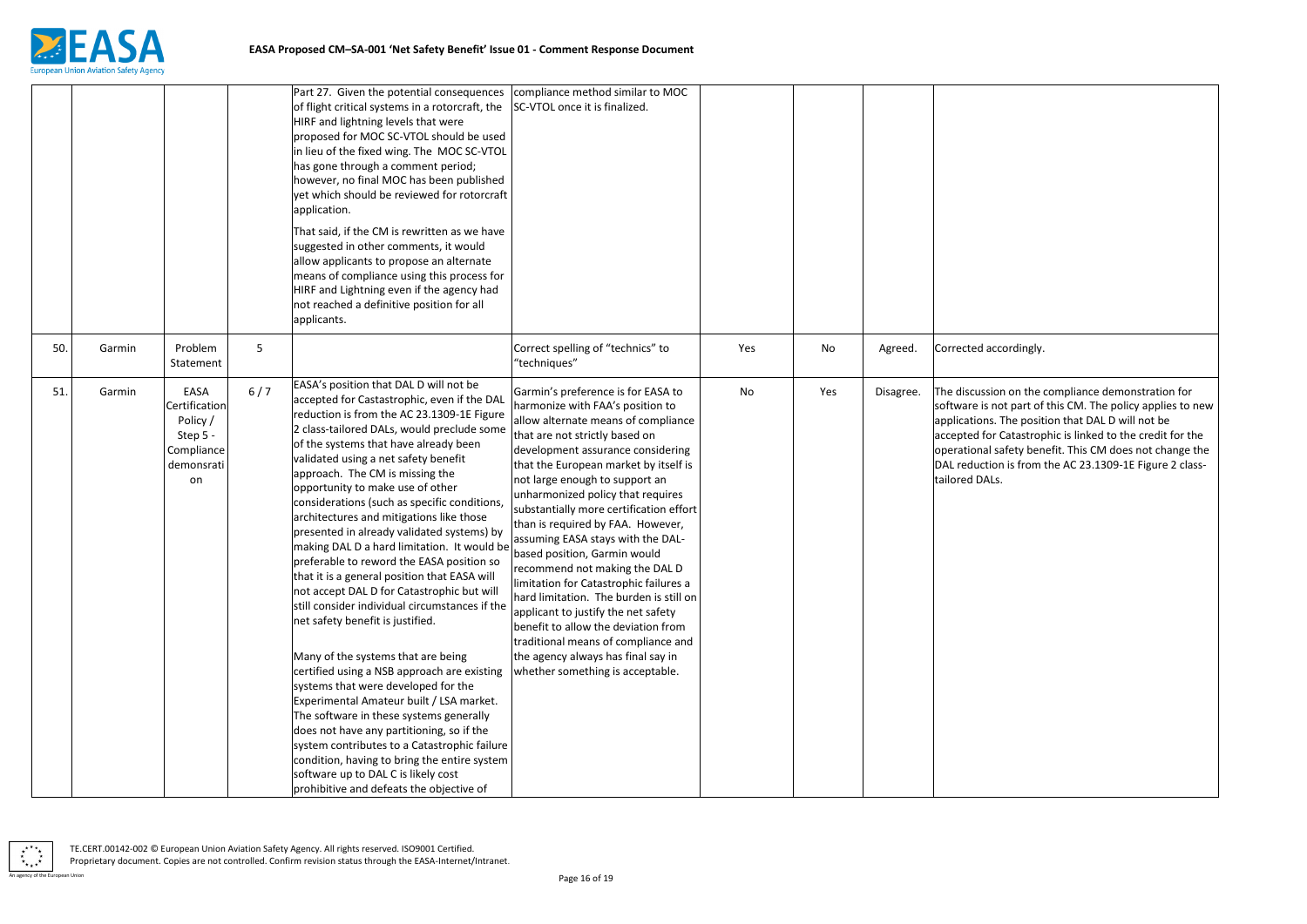

F44 standard was not considered in the this Certification Memo. The draft standard iewed prior to the publication of the updated e CM. The CM is written in generic terms and andard will be welcomed to provide to provide

ideration of the comments, it was decided to e reference to the size of the fleets as this not directly used in the evaluation. The that a similar policy can be applied for newly e discussed as part of the next update of the

1309-1E is recognised by EASA. For some f products, the objective for hazardous is DAL can under certain conditions provide a credit el which could lead to a DAL D. The Agency der applying additional conditions and in this case.

|     |        |                                                                                                                       |                | getting these low cost but safety enhancing<br>systems certified.                                                                                                                                                                                                                                                                                                                                                                                                                                                                                                                                                                                                                                                                                                                                                            |                                                                                                                                                                  |     |     |                      |                                                                                       |
|-----|--------|-----------------------------------------------------------------------------------------------------------------------|----------------|------------------------------------------------------------------------------------------------------------------------------------------------------------------------------------------------------------------------------------------------------------------------------------------------------------------------------------------------------------------------------------------------------------------------------------------------------------------------------------------------------------------------------------------------------------------------------------------------------------------------------------------------------------------------------------------------------------------------------------------------------------------------------------------------------------------------------|------------------------------------------------------------------------------------------------------------------------------------------------------------------|-----|-----|----------------------|---------------------------------------------------------------------------------------|
| 52. | Garmin | Step 1 -<br>Application<br>for Net<br>Safety<br>Benefit<br>credit thru<br>Step 5 -<br>Compliance<br>demonstrati<br>on | $6 - 7$        | Garmin agrees with the overall 5 step<br>process outlined in this paper. We believe<br>it provides a structured approach to an<br>issue the industry and many regulators<br>have struggled with. As EASA is aware,<br>ASTM F44 has a draft standard (currently on<br>hold) that was intended to provide an<br>overview of a similar process, explain the<br>steps that are applicant and agency<br>responsibilities and then provide some<br>detailed guidance on how an applicant<br>might approach step one. The intent at this<br>point for the ASTM standard is to be<br>general and not specific to DAL reductions,<br>etc. There may still be a broader benefit to<br>that standard.                                                                                                                                   | Observation only. Nothing to resolve.                                                                                                                            | Yes | No  | Noted.               | The ASTM I<br>drafting of<br>will be revi<br>issue of the<br>industry sta<br>details. |
| 53. | Garmin | Step 1 -<br>Application<br>for Net<br>Safety<br>Benefit<br>credit                                                     | 6              | It is obviously easier to argue a net safety<br>benefit for a large existing fleet. However,<br>EASA should be careful that it doesn't<br>create a void that allows the technology in<br>older aircraft to be refreshed but makes it<br>difficult to install that same technology in<br>new very small aircraft. It does not make<br>sense to allow a small single engine piston<br>that is 10 years old to install a system as<br>part of the existing fleet but then preclude<br>that same system from being installed on<br>the production line for a newly built version<br>of the same aircraft. Originally the FAA<br>considered limiting the SLV and HIRF<br>policies to retrofit upgrades only but<br>ultimately determined that "certifiable is<br>certifiable" whether it is the existing fleet or<br>newly built. | The CM should at least acknowledge<br>that such an argument can be made<br>for new production but that it may<br>be harder to justify the net safety<br>benefit. | No  | Yes | Partially<br>agreed. | After consi<br>remove the<br>criteria is n<br>argument t<br>built will be<br>CM.      |
| 54. | Garmin | Step 4 -<br>Evaluation<br>of the<br>operational<br>benefits<br>and<br>agreement<br>on the<br>credit                   | $\overline{7}$ | Step 4 includes the statement "When DAL D Clarify the intent.<br>is expected to mitigate hazardous failure<br>conditions, additional conditions and<br>limitations might be needed." But the EASA<br>Certification Policy on page 6 states "the<br>Agency will consider granting credit to the<br>compliance demonstration for<br>development assurance activities which<br>consist of the reduction of the level of DAL<br>by one level" (bold in original).                                                                                                                                                                                                                                                                                                                                                                |                                                                                                                                                                  | No  | Yes | Noted.               | The AC 23.<br>category of<br>C. This CM<br>of one leve<br>may consid<br>limitations   |

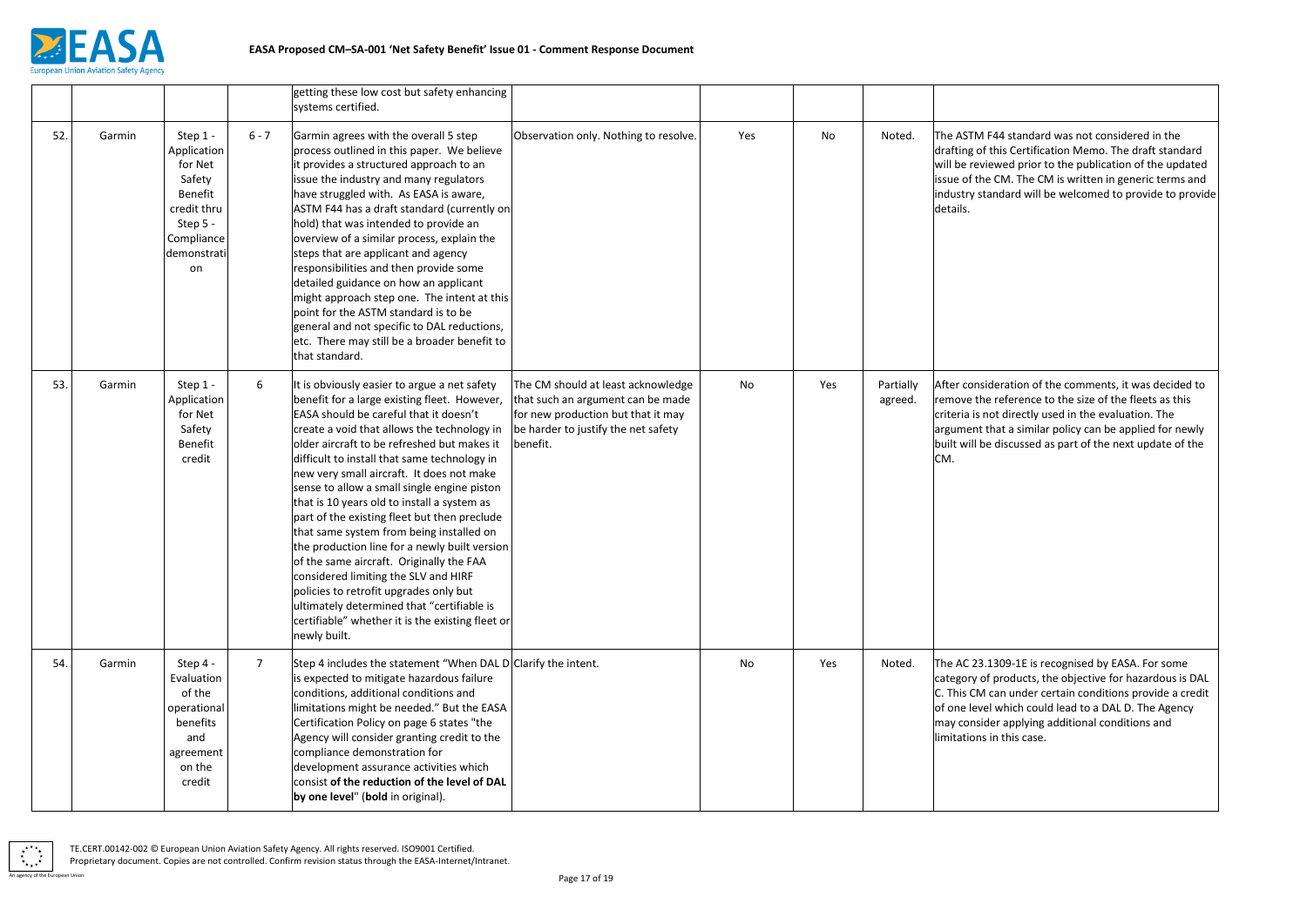

ccordingly.

ification' refers to the FAA policy PS-AIR-23not recognised by EASA. The policy described liscusses the DAL allocation and does not he recognised guidance for item-level demonstration.

|     |        |                                             |                | Given the early statement that the DAL<br>reduction is limited to a single level, it isn't<br>clear how it will be possible to use DAL D to<br>mitigate a hazardous failure condition since<br>that would be a DAL reduction of two levels<br>from what is traditionally required<br>(hazardous traditionally requires DAL B).                                                                                                                                                                                                                                                                                                                                                                                                                                                                                                                                                                                                                                                                      |                                                                                                                                                                                                                                                                                                                                                                                                                                                   |     |     |            |                                                                           |
|-----|--------|---------------------------------------------|----------------|-----------------------------------------------------------------------------------------------------------------------------------------------------------------------------------------------------------------------------------------------------------------------------------------------------------------------------------------------------------------------------------------------------------------------------------------------------------------------------------------------------------------------------------------------------------------------------------------------------------------------------------------------------------------------------------------------------------------------------------------------------------------------------------------------------------------------------------------------------------------------------------------------------------------------------------------------------------------------------------------------------|---------------------------------------------------------------------------------------------------------------------------------------------------------------------------------------------------------------------------------------------------------------------------------------------------------------------------------------------------------------------------------------------------------------------------------------------------|-----|-----|------------|---------------------------------------------------------------------------|
|     |        |                                             |                | The additional flexibility that may be<br>intended by the Step 4 statement would be<br>beneficial, i.e., allowing one additional DAL<br>reduction beyond what is already allowed<br>in AC 23.1309-1E Figure 2. However, it is<br>not obvious if this flexibility is what is<br>intended by the CM.                                                                                                                                                                                                                                                                                                                                                                                                                                                                                                                                                                                                                                                                                                  |                                                                                                                                                                                                                                                                                                                                                                                                                                                   |     |     |            |                                                                           |
| 55. | Garmin | Step 5 -<br>Compliance<br>demonstrati<br>on | $\overline{7}$ | The first paragraph includes the phrase<br>'performed in accordance with to the<br>applicable standards"                                                                                                                                                                                                                                                                                                                                                                                                                                                                                                                                                                                                                                                                                                                                                                                                                                                                                            | Suggest deleting "to" from this<br>phrase                                                                                                                                                                                                                                                                                                                                                                                                         | Yes | No  | Agreed.    | Corrected a                                                               |
| 56. | Garmin | Step 5 -<br>Compliance<br>demonstrati<br>on | $\overline{7}$ | Step 5 includes the statements "For<br>example: The application of the Net Safety<br>benefit policy results in a reduction of the<br>DAL from C to D. This may allow 'System<br>Verification' to be applied as Means of<br>Compliance (MoC)." But the EASA<br>Certification Policy on page 6 states "the<br>Agency will consider granting credit to the<br>compliance demonstration for<br>development assurance activities which<br>consist of the reduction of the level of DAL<br>by one level" (bold in original).<br>It is not clear what EASA means by 'System   because it includes SLV.<br>Verification'. Is this intended to mean the<br>same system level verification (SLV) process<br>allowed by FAA policy PS-AIR-23-09? If so,<br>as noted in a previous comment, the FAA<br>PS-AIR-23-09 position is that SLV isn't<br>development assurance; consequently, it<br>isn't clear how a reduction to DAL D "may<br>allow 'System Verification' to be applied as<br>Means of Compliance". | Clarify the intent.<br>Further, suggest removing the<br>negative implication about SLV<br>within the paragraph; e.g., "may<br>introduce the risk of double counting<br>the credit offered to the applicant"<br>and "This may be inappropriate for<br>particular changes. The decision on<br>appropriateness of the MoC remains<br>with the Agency." This suggestion is<br>to ensure the applicant's proposal<br>isn't automatically rejected just | No  | Yes | Disagreed. | 'System Ver<br>09 which is<br>in this CM d<br>enter into tl<br>compliance |
|     |        |                                             |                | The additional flexibility that may be<br>intended by the Step 5 statement would be<br>beneficial, i.e., allowing use of System Level<br>Verification in lieu of DO-178C / DO-254<br>DAL D development assurance. However, it                                                                                                                                                                                                                                                                                                                                                                                                                                                                                                                                                                                                                                                                                                                                                                       |                                                                                                                                                                                                                                                                                                                                                                                                                                                   |     |     |            |                                                                           |